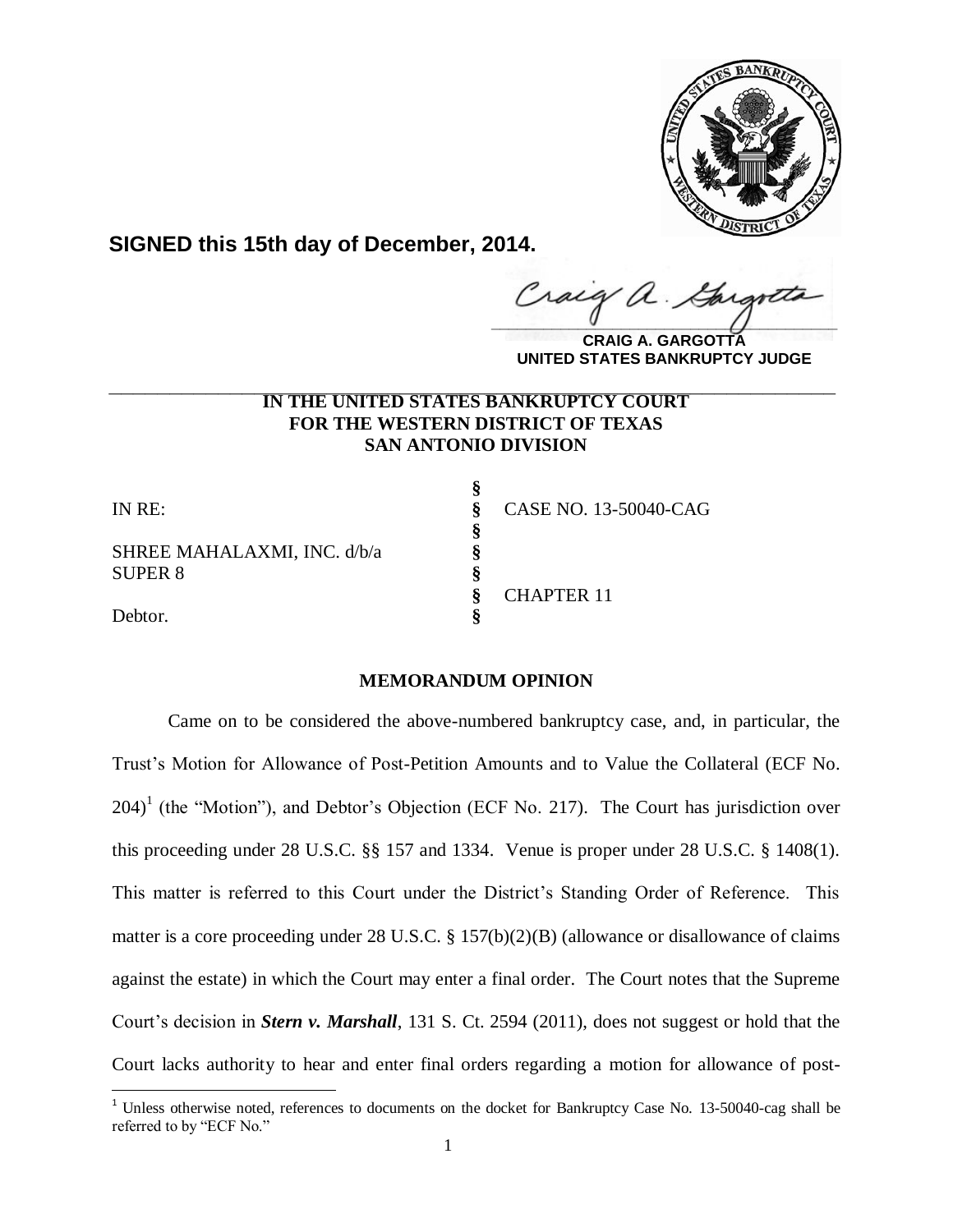petition amounts to an over-secured creditor or for valuation of collateral. The Court finds that this is a contested matter as defined under Federal Rule of Bankruptcy Procedure 9014. As such, the Court makes the following findings of fact and conclusions of law pursuant to Federal Rule of Bankruptcy Procedure 7052. The Court took this matter under advisement and finds that the Trust's Motion should be GRANTED in part, and DENIED in part.

# **FACTUAL AND PROCEDURAL BACKGROUND<sup>2</sup>**

Debtor, Shree Mahalaxmi, Inc. d/b/a Super 8 ("Debtor"), is a Texas corporation that owns and operates hotel property located at 3617 N. Pan Am. Expressway, San Antonio, Bexar County, Texas 78219. Movant is U.S. Bank, National Association, as Trustee, successor to State Street Bank and Trust Company, as Trustee for the registered holders of Merrill Lynch Mortgage Investors, Inc., Mortgage Pass-Through Certificates, Series 1996-C2 (the "Trust"), represented by and through CW Capital Asset Management LLC, as special servicer.

On August 23, 1996, Debtor received a loan from Merrill Lynch Credit Corporation in the amount of \$1,650,000 (the "Loan) (Joint Stipulation, p. 7). Debtor executed, *inter alia*, the following documents evidencing the indebtedness owed to Merrill Lynch in repayment of the Loan: (i) a Promissory Note dated August 23, 1996, in the principal amount of \$1,650,000 made for the benefit of Merrill Lynch (the "Note"); (ii) a Deed of Trust, Security Agreement, Assignment of Rents and Fixture Filing for the benefit of Merrill Lynch and to secure the Debtor's obligations under the Note (the "Deed of Trust"); and (iii) an Absolute Assignment of Leases and Rents and Security Deposits dated August 23, 1996, in favor of Merrill Lynch (the "ALR") (Joint Stipulation, p. 7). The Note, Deed of Trust and ALR shall be collectively referred

 $\overline{\phantom{a}}$ 

 $2$  On September 17, 2014 – the day of the Confirmation Hearing for Debtor's Third Amended Chapter 11 Plan and the hearing on the instant Motion, the parties filed a Joint Stipulation of the Parties for Hearing to Consider Confirmation of the Debtor's Third Amended Plan of Reorganization and Motion for Allowance of Post-Petition Amounts and to Value Collateral (ECF No. 220). For purposes of this Memorandum Opinion, the Court shall attribute the stipulations of the parties by citing to "Joint Stipulation."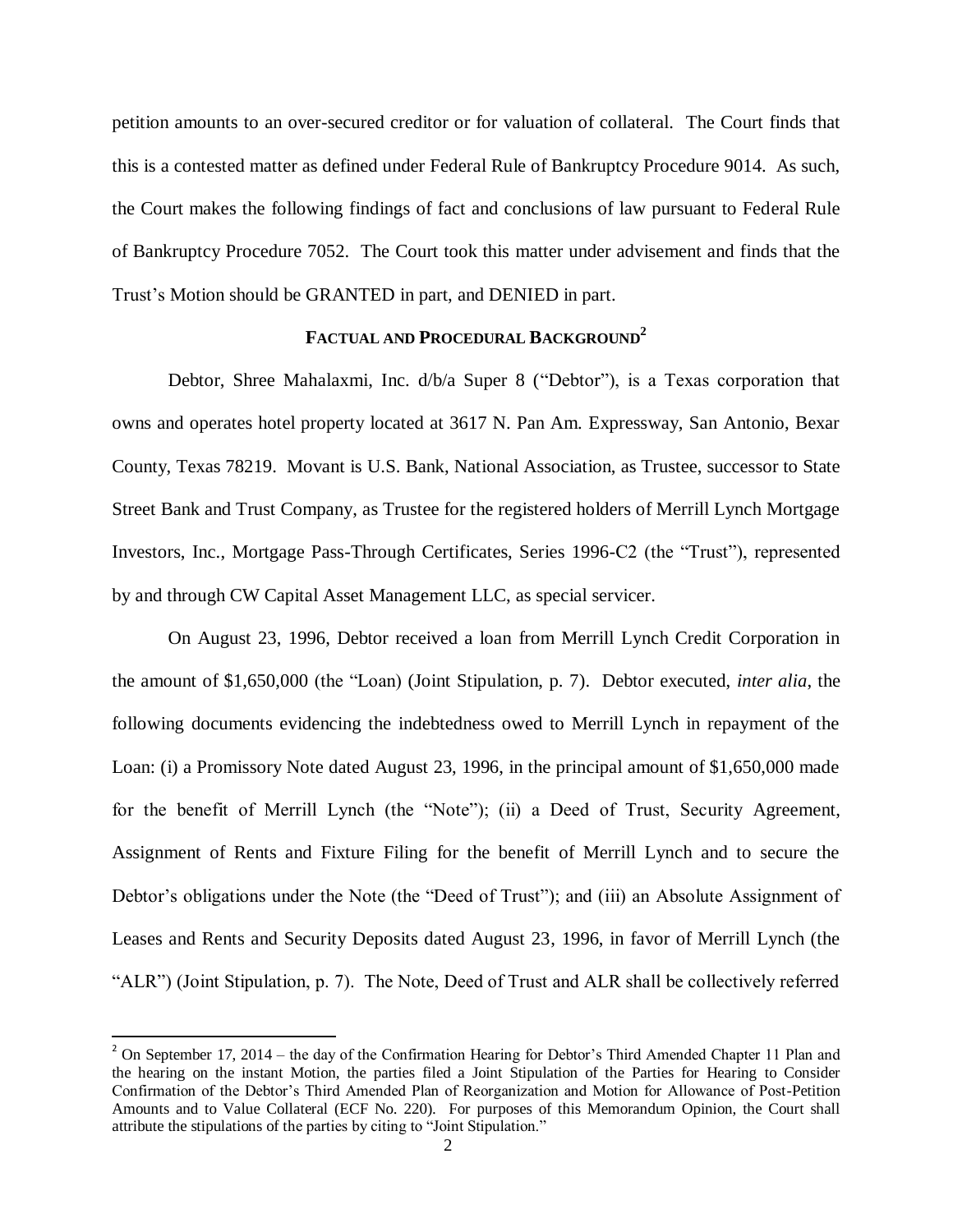to herein as the "Loan Documents." The Trust is the holder and owner of the Loan Documents by virtue of, among other things, an Assignment of Deed of Trust, Assignment of Rents and Fixture Filing and Assignment of Assignment of Rents and Leases dated May 9, 1997 (the "DOT/ALR Assignment") (Joint Stipulation, p. 7). Additionally, the Court entered an Order Granting the Trust's Motion for Summary Judgment and Dismissing Adversary Proceeding with Prejudice, (Adv. ECF No. 21)<sup>3</sup>, which determined that: (i) the Trust is the holder of the Note and the other Loan Documents; and (ii) the Trust is the senior secured lender holding a valid and perfected first priority lien against the Property.

Debtor filed its Chapter 11 bankruptcy case on January 7, 2013, in the Western District of Texas, San Antonio Division. On or about February 13, 2013, the Trust's counsel furnished copies of the Loan Documents to Debtor, along with a copy of an allonge dated September 6, 1996, made by Southern California Health Care Associates, Limited Partnership and Casa Del Norte Owners Association to First Union National Bank of North Carolina in connection with a promissory note in the amount of \$9,233,000 (the "Wrong Allonge") (*See* Defendant's Answer, Adv. ECF No. 4). Initially, the Trust did not provide Debtor with an allonge relating to the Note. On March 26, 2013, the Court entered an Agreed Final Order on Debtor's Cash Collateral Motion which granted Debtor until May 25, 2013, to investigate and examine the validity and enforceability of the Trust's lien (ECF No. 67).

On May 10, 2013, the Trust filed its Proof of Claim asserting a secured claim on the basis that the Trust was the current holder of the Note pursuant to a series of assignments (Claim No. 4-1). Thereafter, on June 13, 2013, Debtor filed its Objection to the Trust's Proof of Claim asserting that it had repeatedly requested a correct allonge evidencing the assignment of the Note

 $\overline{a}$ 

<sup>&</sup>lt;sup>3</sup> Unless otherwise noted, references to documents on the docket for Adversary Case No. 13-05050-cag shall be referred to by "Adv. ECF No."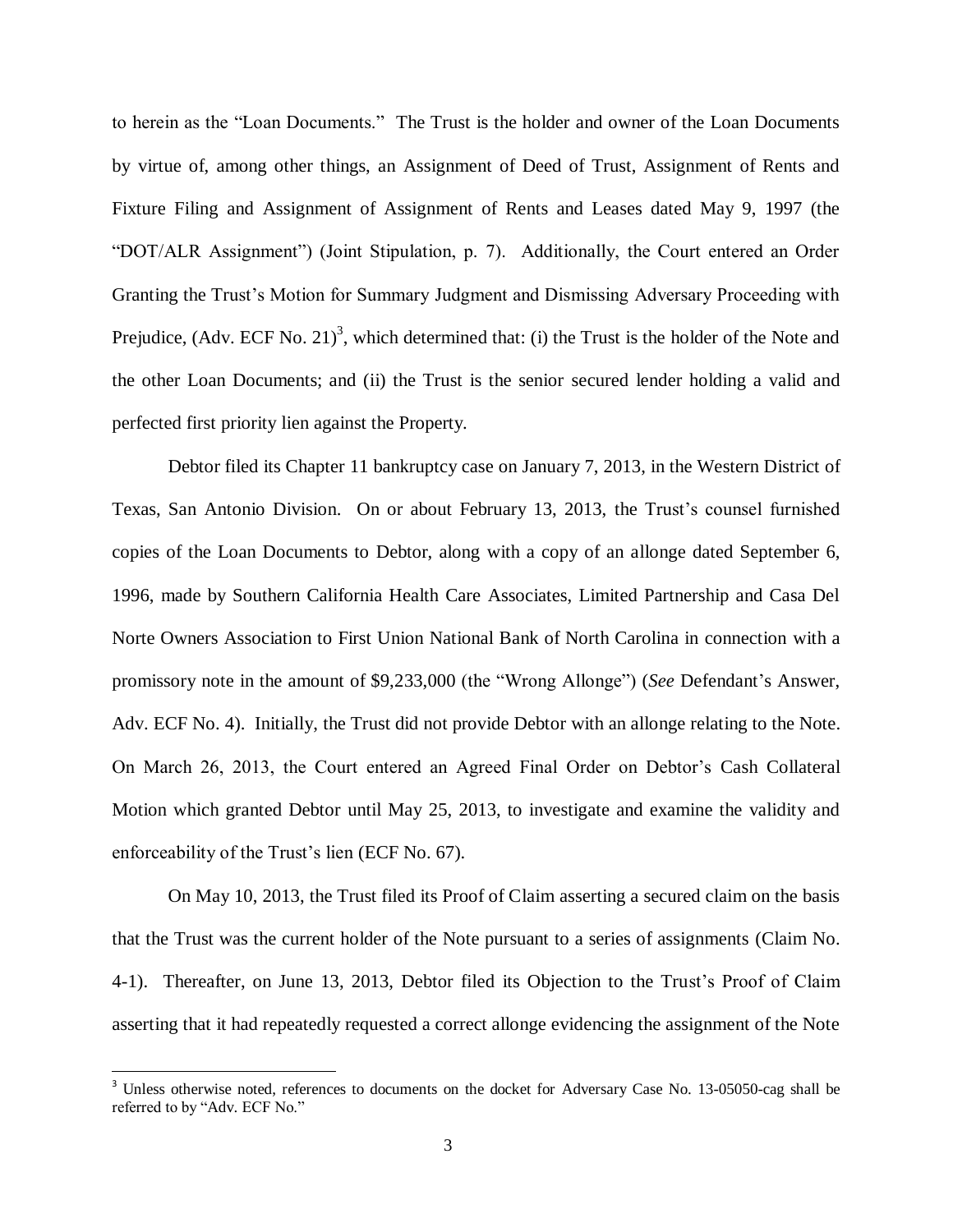to the Trust but had not received one to date (ECF No. 79). Also on June 13, 2013, Debtor filed an adversary proceeding to determine the extent, validity and priority of the Trust's liens on the Property. Debtor's sole allegation was to determine whether the Trust had a valid lien on the Property accounting for the transfers of the Loan Documents after the Loan's origination (Adv. No. 13-05050-cag) (the "Adversary Proceeding"). On July 11, 2013, the Trust provided a Replacement Allonge<sup>4</sup> which evidenced transfer of the Note to the Trust (ECF No. 92, Ex. C).

The Trust then filed an Amended Proof of Claim on August 15, 2013, after learning that Debtor had placed a second lien on the Property—a violation of the covenants in the Deed of Trust and Note (Claim No. 4-2).<sup>5</sup> The Trust, in their Amended Proof of Claim, sought prepetition default interest as a consequence of Debtor's violation of the Loan Documents. Debtor responded by filing an Amended Objection to Claim (ECF No. 126), which re-asserted its objection to the validity of the Trust's lien in Debtor's assets by challenging the capacity in which the Replacement Allonge was created and additionally, disputed the Trust's added claim for pre-petition default interest.

On or about November 15, 2013, the Trust filed a Motion for Summary Judgment in the Adversary Proceeding, asserting that there was no dispute of material fact regarding the validity of the Replacement Allonge and the Trust's lien (Adv. ECF No. 9). The Trust argued that, prior to the bankruptcy case, there was no disagreement over the Trust's ownership of and ability to enforce the Note. Rather, the Trust argued that only because the Wrong Allonge was provided initially was the issue of lien validity presented. The Trust further stated that, since a Replacement Allonge was provided to the Debtor indicating the assignment of Debtor's lien to the Trust, all issues regarding the Trust's ownership and enforceability of the lien were resolved.

<sup>&</sup>lt;sup>4</sup> The original allonge could not be located in the Trust's loan file.<br><sup>5</sup> See Order Granting, in part, Debtor's Objection to Claim No. 4 (ECF No. 157).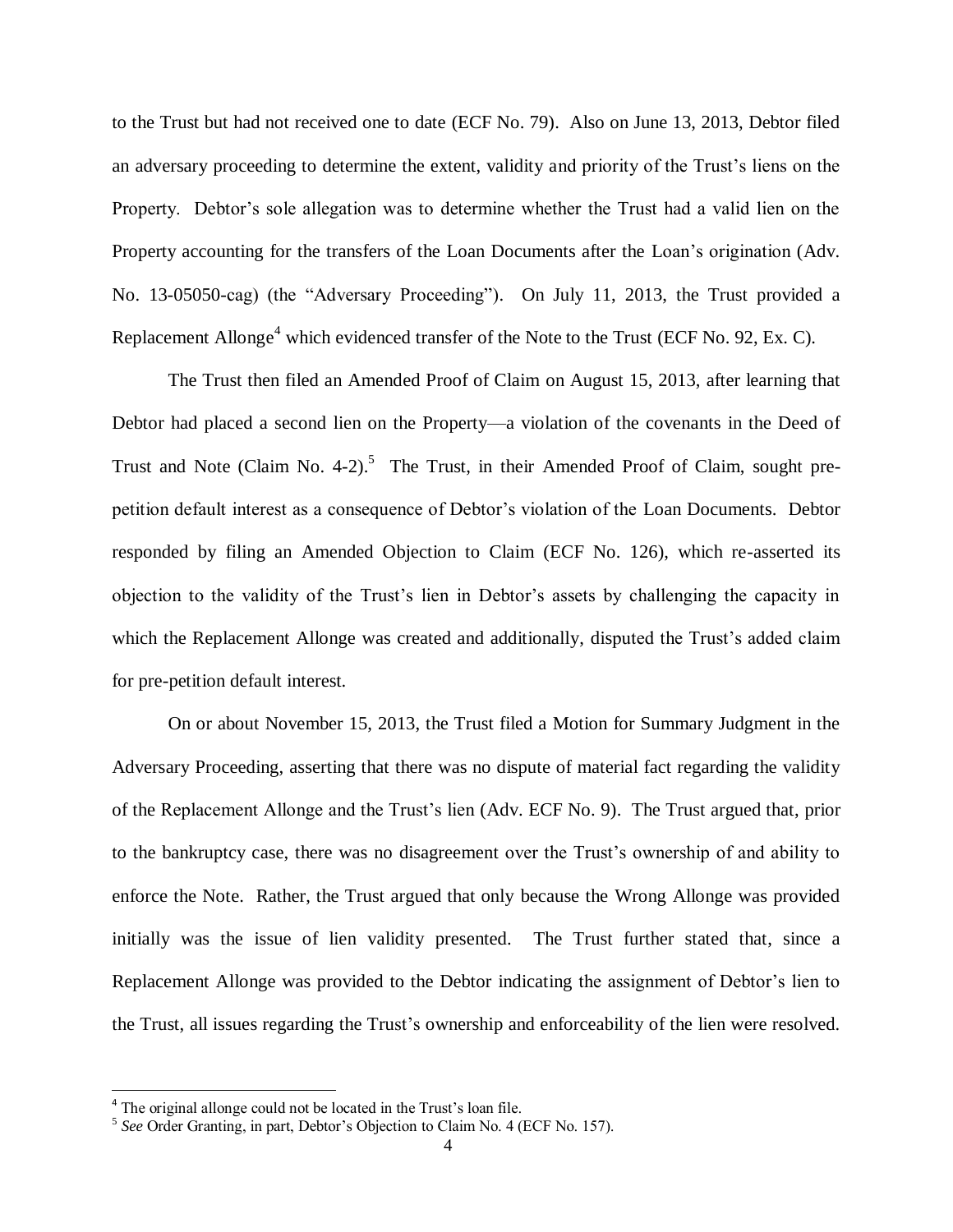Debtor filed a Response (Adv. ECF No. 10), and the Court held a hearing on the Motion for Summary Judgment. On May 6, 2014, the Court entered an Order Granting the Trust's Motion for Summary Judgment and Dismissing the Adversary Proceeding (Adv. ECF No. 20).

On August 11, 2014, Debtor filed its Third Amended Chapter 11 Plan and Disclosure Statement (ECF Nos. 198 and 199). The Trust filed its Motion for Allowance of Post-Petition Amounts and to Value the Collateral on August 22, 2014 (ECF No. 204). The Trust also filed its Objection to the Debtor's Third Amended Plan of Reorganization on September 8, 2014 (ECF No. 211). Debtor filed its Response to the Trust's Motion for Allowance of Post-Petition Amounts and to Value the Collateral on September 15, 2014 (ECF No. 217). The Court confirmed the Debtor's Third Amended Chapter 13 Plan at the hearing held September 17, 2014, subject to compliance with this Court's decision regarding the Trust's Motion for Allowance of Post-Petition Amounts and to Value the Collateral. After a hearing held that same day, the Court took the Trust's Motion for Allowance of Post-Petition Amounts and to Value the Collateral, and Debtor's Response thereto, under advisement.

The Trust is represented by lead counsel, Venable LLP, located in Baltimore, Maryland and by local counsel, Rosenthal Pauerstein Sandoloski Agather LLP, located in San Antonio, Texas. The blended rates for the Trust's counsel are: \$470 an hour for lead counsel; and \$253 an hour for local counsel.

At the time of the hearing, the parties also stipulated to the following calculations for purposes of the Trust's Motion (Joint Stipulation, p. 7-8):

(1) The post-petition contract rate of interest at the Note rate of 10.04% has accrued from the Petition Date through the Confirmation Hearing Date and will total \$103,105.76.

(2) If allowed, the post-petition default interest at the default rate of 4.00% has accrued from the Petition Date through the Confirmation Hearing Date and will total \$41,038.15.

5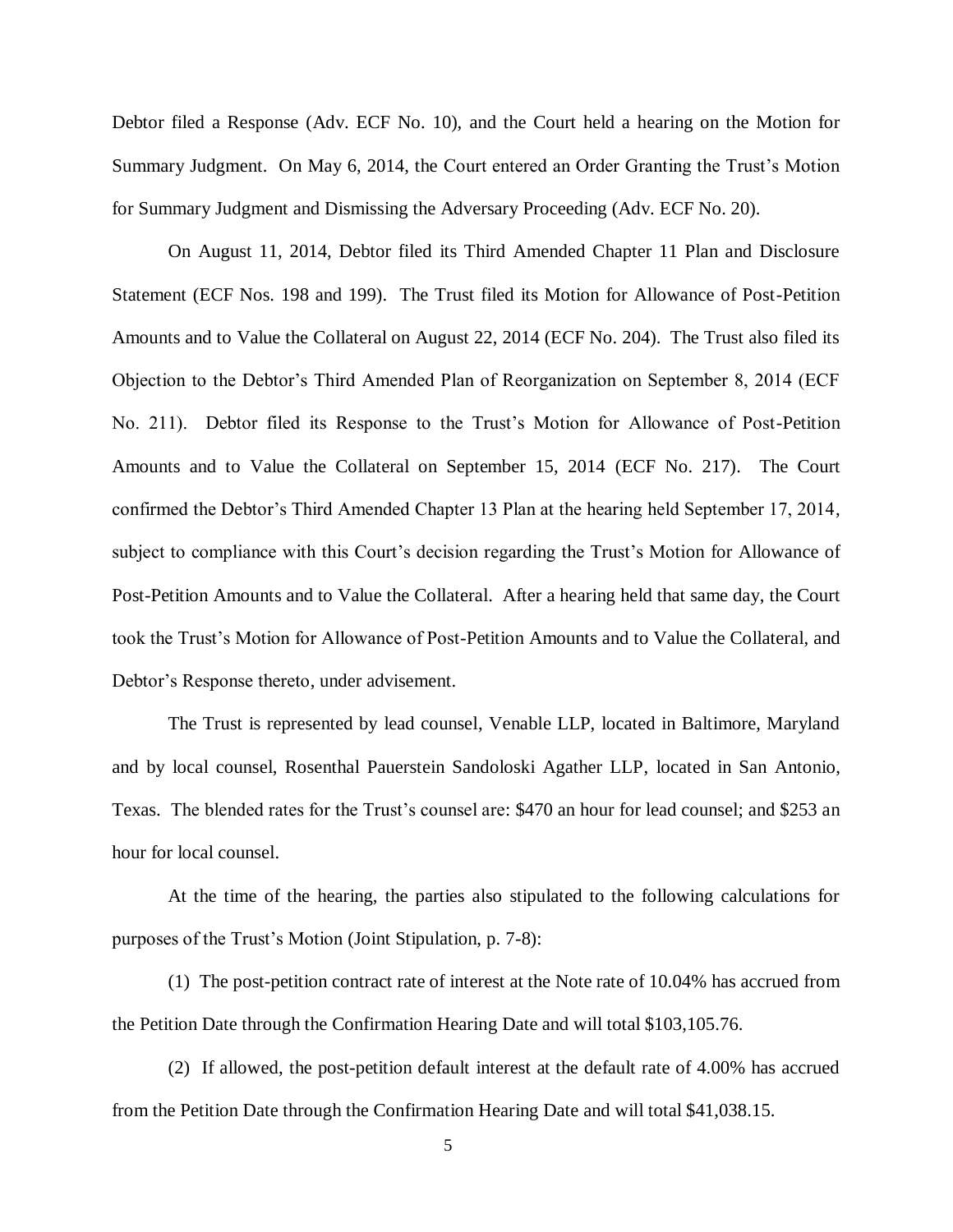(3) If late charges are allowed, the charge for a monthly payment of \$15,699.61 is \$15,699.91, and charge for a monthly payment of \$24,368.06 is \$24,368.06.

(4) The stipulated value of the Property is at least equal to \$1,200,000.

#### **PARTIES' CONTENTIONS**

The Trust asserts that, because it is an over-secured creditor,  $\S 506(b)^6$  of the Bankruptcy Code allows it to recover attorneys' fees and costs. The Trust also asserts that it is entitled to impose a post-petition default rate of interest. Debtor contends that the Trust is entitled only to reasonable attorneys' fees and costs and that the amount currently sought by the Trust is unreasonable, under the *Johnson*<sup>7</sup> factors. Debtor also objects to the Trust's attempt to impose post-petition default interest. Specifically, Debtor argues:

(1) the total amount of time expended by the Trust's two law firms is not reasonable and examples of duplicative and excessive time spent by the Trust's counsel is evident in the invoices that have been provided;

(2) certain issues in this case were unexpected but were by no means more difficult than average;

(3) because no novel issues were raised, there was no need for the Trust to retain two law firms in this single asset case and local counsel was well-skilled to handle this matter;

(4) the customary fee and reasonableness of the hourly rate charged by the Trust's lead counsel is significantly above the normal fee for representation in this type of case in Texas;

(5) the amount of time involved compared with the results obtained by the Trust are unreasonable and Debtor should not be charged for a problem directly created by the Trust in providing the Wrong Allonge; nor should Debtor be charged for the Trust's unsuccessful attempt to add pre-petition default interest;

 $\overline{\phantom{a}}$ 

<sup>6</sup> Unless otherwise noted, all references are to Title 11, U.S.C. *et seq.*

<sup>7</sup> *Johnson v. Georgia Highway Exp., Inc.*, 488 F.2d 714 (5th Cir. 1974).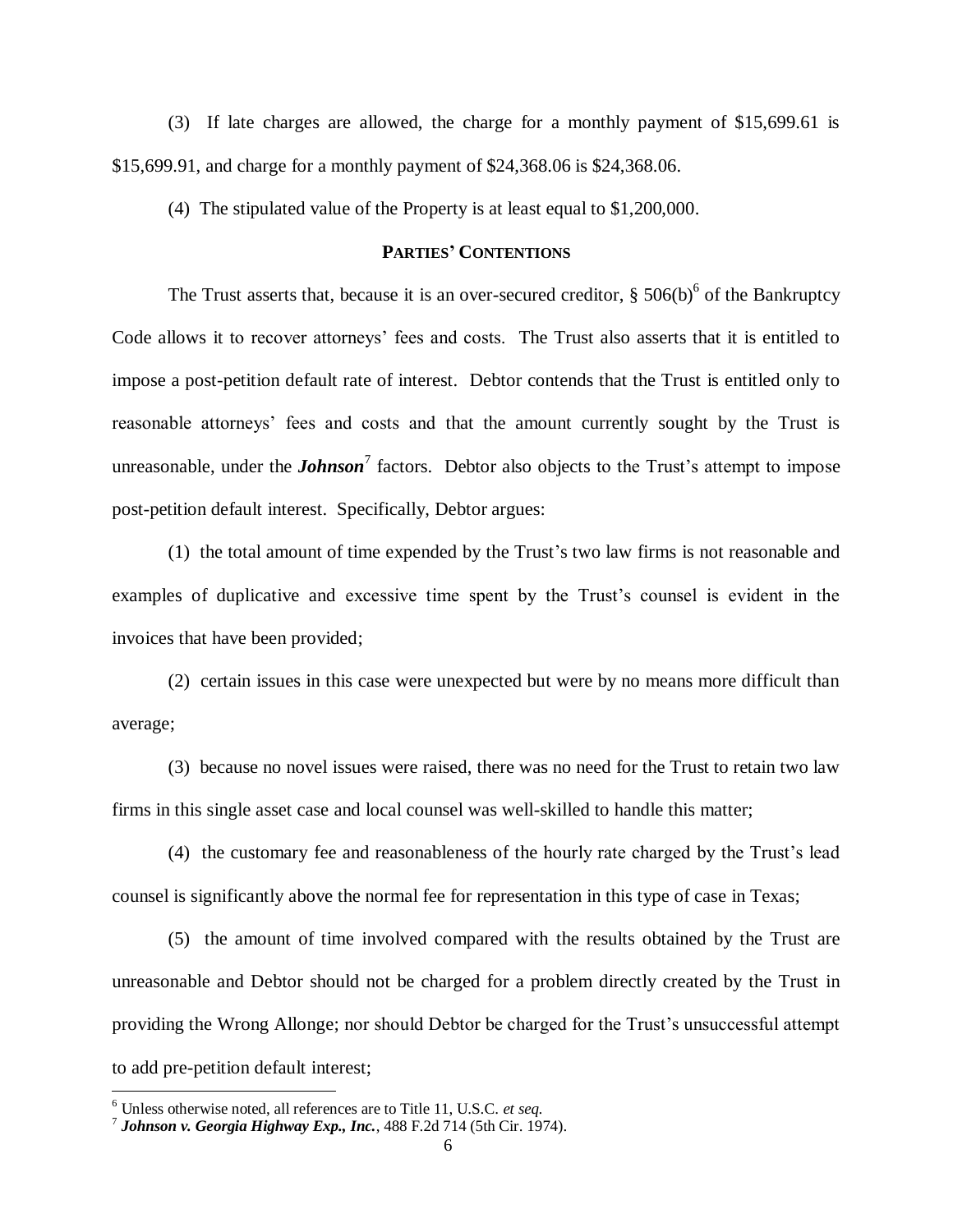(6) the Trust's requested amount in attorneys' fees is outside the range of other awards and fees in similar cases where the first lien holder is over-secured;

(7) the Trust has included fees and expenses that are not compensable such as: fees related to litigation against third-party, non-debtor guarantors; full-time fees for the travel of its attorneys; and excessively high billing rates for clerical and ministerial tasks;

(8) the Trusts' travel expenses, such as airfare, are unreasonable;

(9) Debtor should not be charged for an appraisal that was ordered by the Trust and that

was not produced to Debtor; and

(10) the Trust is not entitled to collect post-petition default interest or late charges, pursuant to the terms of the Loan Documents.

#### **DISCUSSION**

Section 506(b) of the Bankruptcy Code provides,

To the extent that an allowed secured claim is secured by property the value of which, after any recovery under subsection (c) of this section, is greater than the amount of such claim, there shall be allowed to the holder of such claim, interest on such claim, and any reasonable fees, costs, or charges provided for under the agreement or State statute under which such claim arose.

11 U.S.C.A. § 506(b) (West 2012). The statute, therefore, provides four basic requirements for allowance of fees, costs or charges to a secured creditor: "(1) the claim must be an allowed secured claim; (2) the creditor holding the claim must be over-secured; (3) the entitlement to fees [costs or charges] must be provided for under some agreement or state statute; and (4) the fees [costs or charges] sought must be reasonable." *In re Pan Am. Gen. Hosp., LLC*, 385 B.R. 855, 862 (Bankr. W.D. Tex. 2008) (citing *[Kord Enters. II v. Cal. Commerce Bank](https://a.next.westlaw.com/Link/Document/FullText?findType=Y&serNum=1998072592&pubNum=506&fi=co_pp_sp_506_687&originationContext=document&transitionType=DocumentItem&contextData=(sc.Search)#co_pp_sp_506_687) (In re Kord Enters. II)*, [139 F.3d 684, 687 \(9th Cir.1998\)\)](https://a.next.westlaw.com/Link/Document/FullText?findType=Y&serNum=1998072592&pubNum=506&fi=co_pp_sp_506_687&originationContext=document&transitionType=DocumentItem&contextData=(sc.Search)#co_pp_sp_506_687); *see In re Valdez*, 324 B.R. 296, 299-300 (Bankr. S.D. Tex. 2005) (citations omitted); *In re Jack Kline Co.*, 440 B.R. 712, 744 (Bankr. S.D. Tex. 2010) (citation omitted).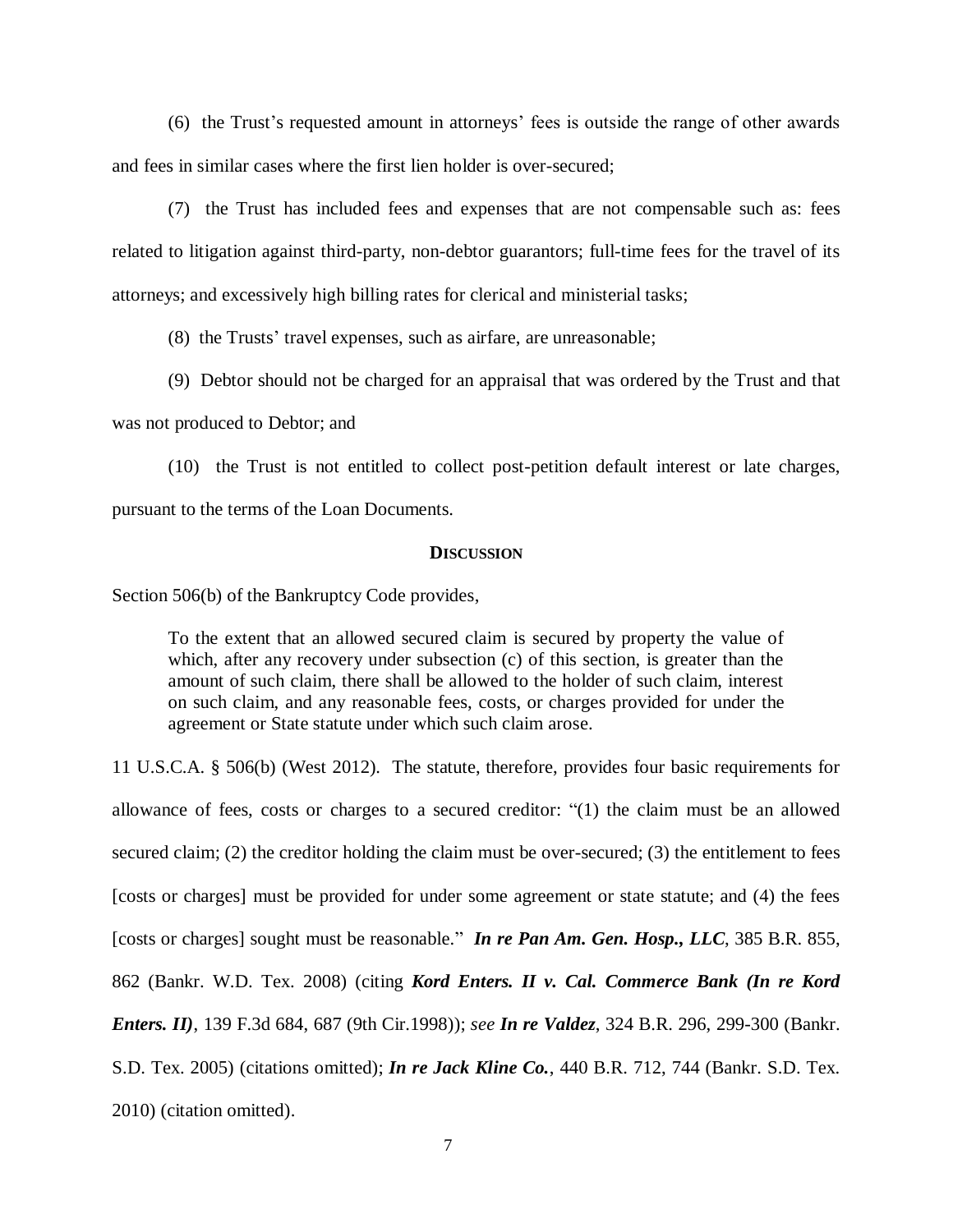The first two requirements of  $\S$  506(b) are easily addressed in the case of all fees, costs and charges sought by the Trust. First, the Court has already determined that the Trust is a secured creditor of Debtor and holds an allowed secured claim by way of its first priority lien against the Property. *See* Order Granting the Trust's Motion for Summary Judgment and Dismissing Adversary Proceeding with Prejudice (Adv. ECF No. 20). Second, based on the agreed valuation of the Property to be at least equal to \$1,200,000.00, the Trust's claim of \$618,878.19 is over-secured (*See* Claim No. 4-1; Joint Stipulation, p. 8). The Court must therefore address Debtor's objections based on the third and fourth requirements that fees, costs and charges sought be provided for by the agreement or State statute, and that the fees, costs and charges sought are reasonable.

#### **I. Allowance of Attorneys' Fees**

 $\overline{\phantom{a}}$ 

The Trust and Debtor agree that, under  $\S$  506(b), the Trust is entitled to attorneys' fees and expenses, but the reasonableness of the amount of attorneys' fees and expenses sought by the Trust is in dispute. $8$  The Trust seeks total attorneys' fees and expenses of \$335,150.15 for services from January 11, 2013, through September 9, 2014, plus estimated fees and expenses of \$20,000.00 through the Effective Date of Plan.<sup>9</sup>

<sup>&</sup>lt;sup>8</sup> Section 4.7 of the Note allows the Trust to recover attorneys' fees stating:

All costs and expenses of collection incurred by [the Trust] . . . including, without limitation, reasonable attorneys' fees and disbursements and including all costs and expenses incurred in connection with the pursuit by [the Trust] of any of its rights of remedies hereunder, under the Deed of Trust or any of the other Loan Documents . . . whether or not suit on this Note, on any of the other Loan Documents or any other foreclosure proceeding is filed, or incurred by [the Trust] in any bankruptcy, reorganization, receivership, or other proceedings affecting creditors' rights and involving a claim under this Note or any other Loan Document, or to protect the lien of the Deed of Trust or any of the Loan Documents . . .

<sup>(</sup>Trust's Ex. A, p. 17).Accordingly, the Trust's right to fees, costs and charges is acknowledged by an agreement as required by § 506(b) of the Bankruptcy Code.

<sup>&</sup>lt;sup>9</sup> Of this amount, \$282,419.87 is attributed to lead counsel and \$52,730.28 is attributed to local counsel. Local counsel estimates incurring additional fees and expenses of \$3,750.00 from August 31, 2014 through the Effective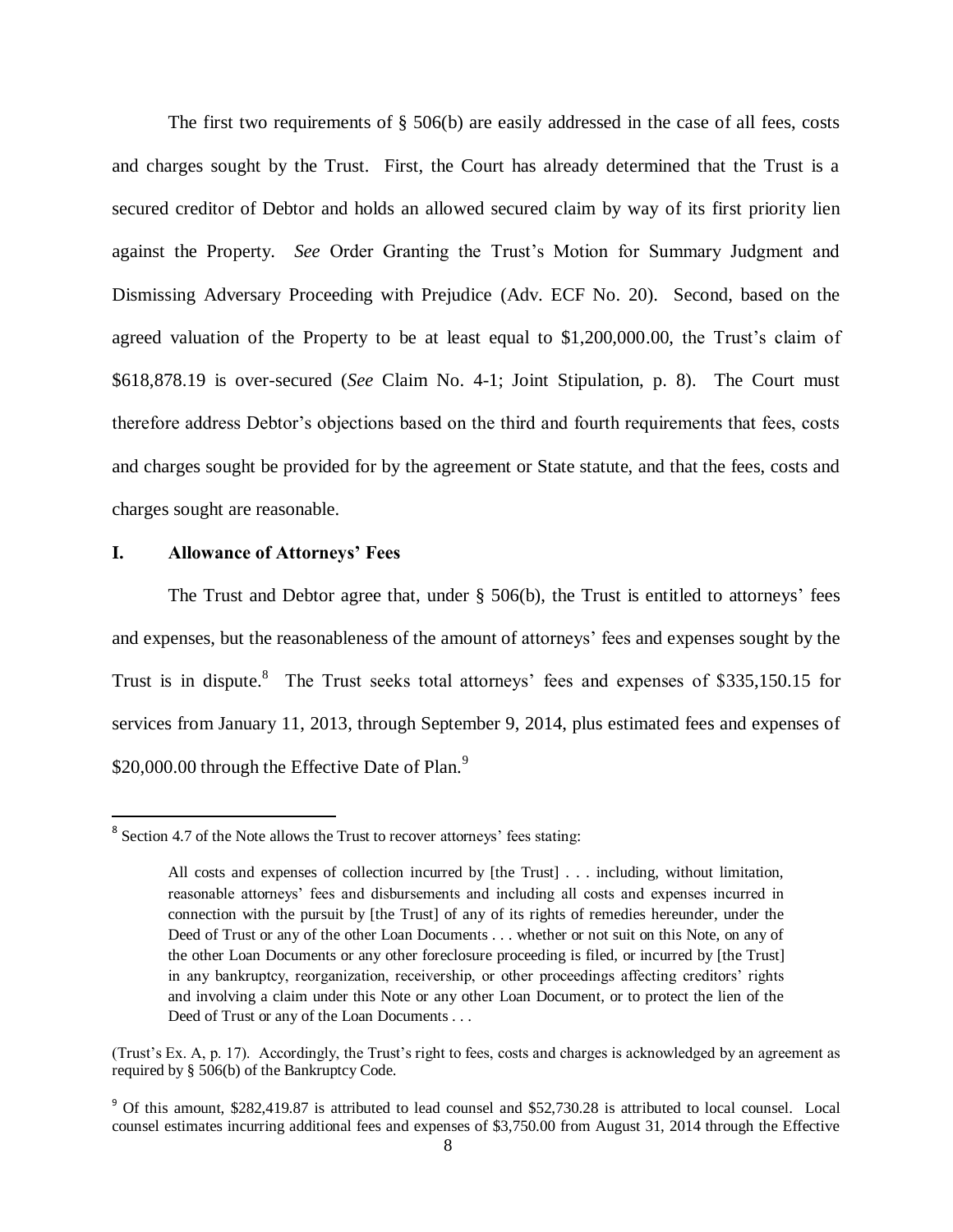The reasonableness of post-petition attorneys' fees are tested under federal law. *See In re Pan Am. Gen. Hosp.*, 385 B.R. at 868. In the Fifth Circuit, a three-step approach is used to determine the reasonableness of attorneys' fees for over-secured creditors: "(1) determine the nature and extent of the services supplied by the attorney with reference to the time and labor records submitted; (2) ascertain the value of the services; and (3) briefly explain the findings and the reasons upon which the award is based." *[In re Pan Am. Gen. Hosp.](https://a.next.westlaw.com/Link/Document/FullText?findType=Y&serNum=1986138081&pubNum=350&fi=co_pp_sp_350_1058&originationContext=document&transitionType=DocumentItem&contextData=(sc.UserEnteredCitation)#co_pp_sp_350_1058)***,** 385 B.R. at 868 (citing *[In re Hudson Shipbuilders, Inc.](https://a.next.westlaw.com/Link/Document/FullText?findType=Y&serNum=1986138081&pubNum=350&fi=co_pp_sp_350_1058&originationContext=document&transitionType=DocumentItem&contextData=(sc.UserEnteredCitation)#co_pp_sp_350_1058)*, 794 F.2d 1051, 1058 (5th Cir. 1986)). Additionally, a court reviewing the reasonableness of a secured creditor's fees should consider the twelve *Johnson* factors, "the circumstances surrounding the case, the manner of its administration", and whether duplication of services occurred. *In re Pan Am. Gen. Hosp.*, 385 B.R. at 869; *see also In re [Cummins Utility, L.P.](https://a.next.westlaw.com/Link/Document/FullText?findType=Y&serNum=2002375240&pubNum=164&fi=co_pp_sp_164_204&originationContext=document&transitionType=DocumentItem&contextData=(sc.UserEnteredCitation)#co_pp_sp_164_204),* 279 B.R. at 204 (quoting *[Chase Manhattan Bank, N.A. v. Wonder](https://a.next.westlaw.com/Link/Document/FullText?findType=Y&serNum=1988020807&pubNum=164&fi=co_pp_sp_164_191&originationContext=document&transitionType=DocumentItem&contextData=(sc.UserEnteredCitation)#co_pp_sp_164_191)  Corp. of Am.***,** [82 B.R. 186, 191 \(D.](https://a.next.westlaw.com/Link/Document/FullText?findType=Y&serNum=1988020807&pubNum=164&fi=co_pp_sp_164_191&originationContext=document&transitionType=DocumentItem&contextData=(sc.UserEnteredCitation)#co_pp_sp_164_191) Conn. 1988)).

The factors set out in *Johnson* include: (1) time and labor required, (2) novelty and difficulty of the questions, (3) skill requisite to perform the legal service properly, (4) preclusion of other employment by the attorney due to acceptance of the case,  $(5)$  the customary fee,  $(6)$ whether fee is fixed or contingent, (7) time limitations imposed by the client or the circumstances, (8) the amount involved and the results obtained, (9) undesirability of the case, (10) experience, reputation and ability of attorneys, (11) nature and length of the professional relationship with the client, and (12) awards in similar cases. *See Johnson v. Georgia Highway Exp., Inc.*, 488 F.2d 714, 717-19 (5th Cir. 1974) (identifying the twelve factors that are known

 $\overline{\phantom{a}}$ 

Date of the Plan and lead counsel estimates incurring additional fees and expenses of \$16,250.00 from September 9, 2014 through the Effective Date of the Plan.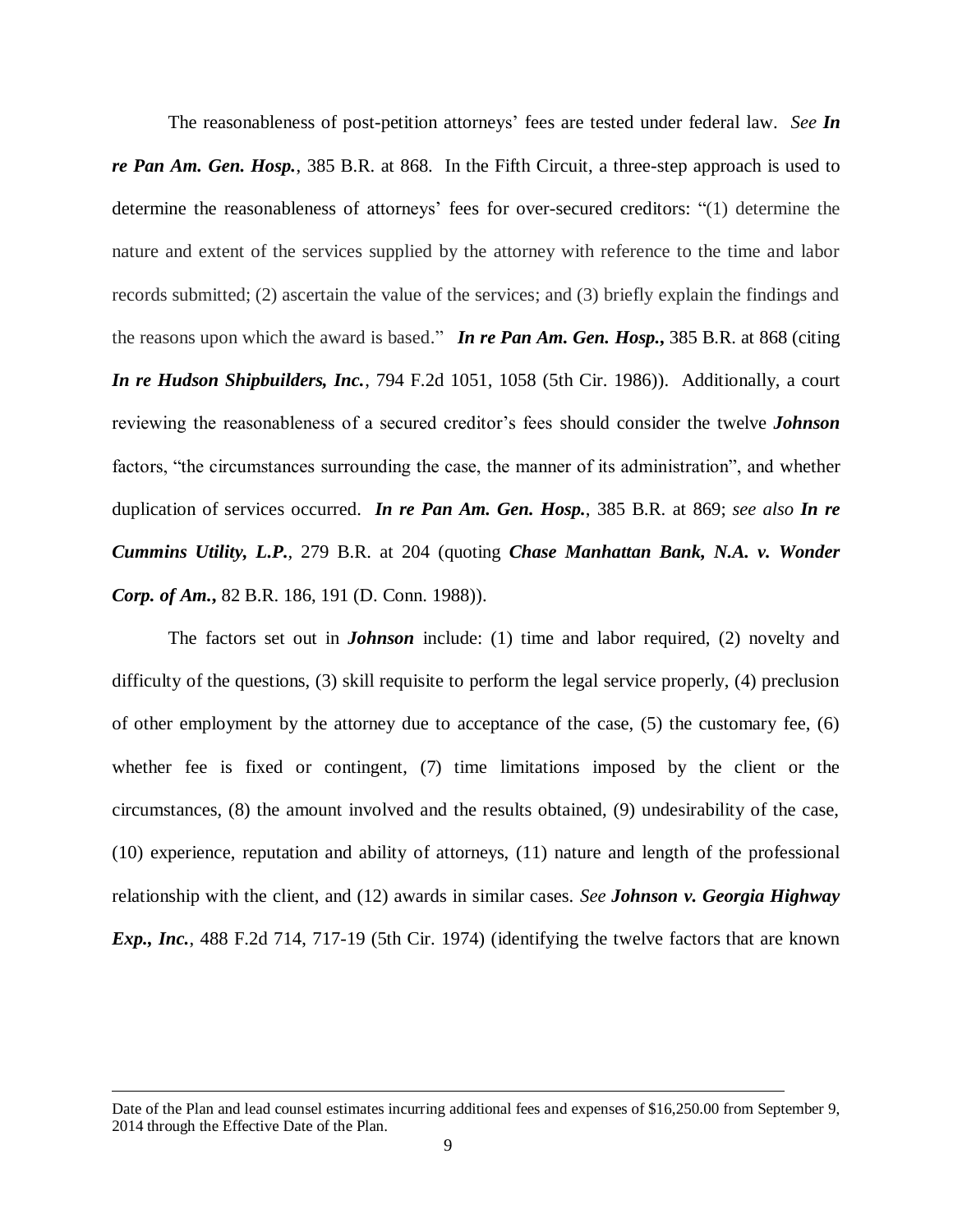as the *Johnson* factors).<sup>10</sup> It is the over-secured creditor who has the burden of proving the fees it seeks are reasonable. *See In re Pan Am. Gen. Hosp., LLC***,** 385 B.R. at 869.

*A. Time and Labor, Novelty and Difficulty of the Questions, and Skill Requisite to Perform Legal Services Properly*

As an initial matter, the Court notes that, according to the Fifth Circuit, "courts have broad discretion in awarding fees." *See In re Babcock & Wilcox Co.*, 526 F.3d 824, 828 (5th Cir. 2008) (citation omitted). Nonetheless, Debtor asserts the amount of time expended throughout the duration of this matter by the Trusts' two law firms is unreasonable, duplicative and excessive. Debtor specifically contests the following time entries:

- 1. 10.9 hours for the preparation of a 10-page objection to use of cash collateral by lead counsel and an additional 1.3 hours billed by local counsel for the same objection;
- 2. 14.4 hours for the preparation of a 13-page amended response to a claim objection by lead counsel and an additional 1.2 hours billed by local counsel for the same response;
- 3. 29.4 hours for the preparation of a 5-page reply brief on the issue of pre-petition default interest by lead counsel, which the Trust did not prevail on; and
- 4. 44.2 hours addressing issues related to third-party non-debtor guarantors by lead counsel and an additional 94.5 hours billed by local counsel for the same guaranty issues.

Furthermore, Debtor argues that this matter was by no means more difficult than an average single asset case and there was no need for the Trust to retain two law firms.

In *Pan American***,** the court addressed the reasonableness of having multiple attorneys assigned to the same matter. 385 B.R. at 873. The debtor in *Pan American* argued that it was

 $\overline{a}$ 

<sup>&</sup>lt;sup>10</sup> Debtor challenges the reasonableness of the Trusts attorneys' fees and expenses by specifically, questioning Johnson factors (1), (2), (3), (5), (8), and (12).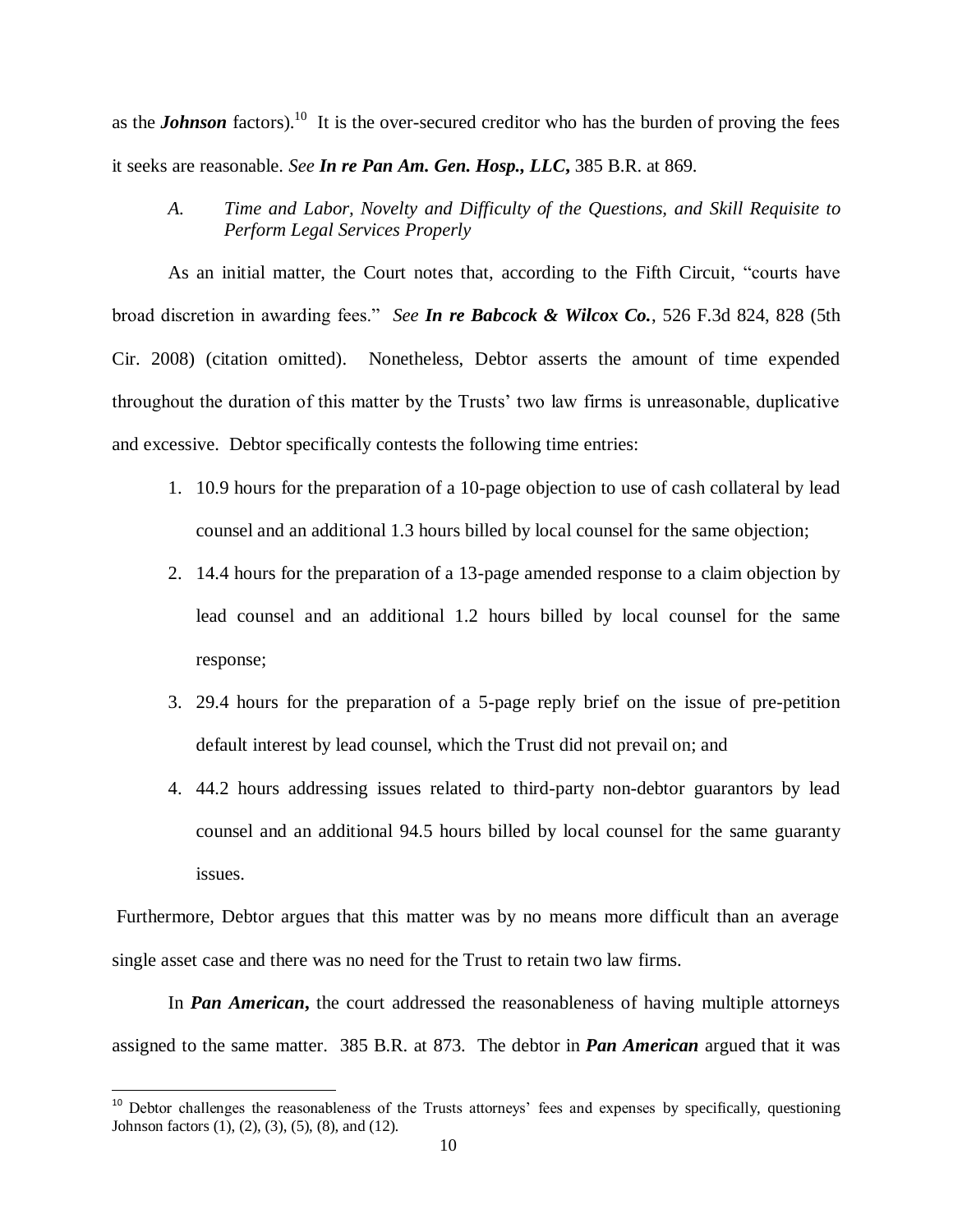unreasonable to assign two attorneys<sup>11</sup> to an over-secured creditor. *Id*. The *Pan American* court, stated it was not in the position to determine the number of attorneys that should be allocated to a particular matter and the allocation of multiple attorneys to a particular matter is permitted, if it relates to the best interest of the client. *Id***.** The court further stated that only when the work appears unnecessarily duplicative should the court look into the reasonableness of retaining two firms. *Id***.** The *Pan American* court recognized that intra-firm conferences may lead to unnecessary and duplicative time being billed, especially when the firm has failed to explain the need for those conferences. *Id***.** Ultimately the court held that no evidence of intrafirm communications was presented and, despite contrary arguments made by the debtor, "having two attorneys kept apprised of the case may prove to be beneficial to all parties in some circumstances." *Id***.** 

The reasoning in *Pan American* supports the reasonableness of the Trust's decision to retain two firms and the time expended by both those firms. During the hearing, the Trust noted that local counsel was obtained in order to confirm that the local rules and service requirements were being met. Moreover, the hours Debtor disputes as being duplicative (1.3 hours and 1.2 hours) are minimal and are consistent with the Trust's assertion that local counsel reviewed documents for compliance with the local rules. Absent any evidence to the contrary, no further inquiry into the reasonableness of retaining multiple attorneys' is needed.

Additionally, Debtor's assertion that the amount of hours spent on the guaranty action by the Trust is unreasonable fails to acknowledge that lead counsel did draft and file the petition in the guaranty action, while local counsel litigated the matter.<sup>12</sup> As a result, significantly more time was expended by local counsel in the guaranty action, while lead counsel was kept apprised

 $\overline{a}$ 

<sup>&</sup>lt;sup>11</sup> Both attorneys assigned to the matter had over 25 years of experience. *In re Pan Am. Gen. Hosp., LLC*, 385 B.R. at 873 n.29.

 $12$  Local counsel litigated the guaranty action because they were better equipped to argue in a Texas state court.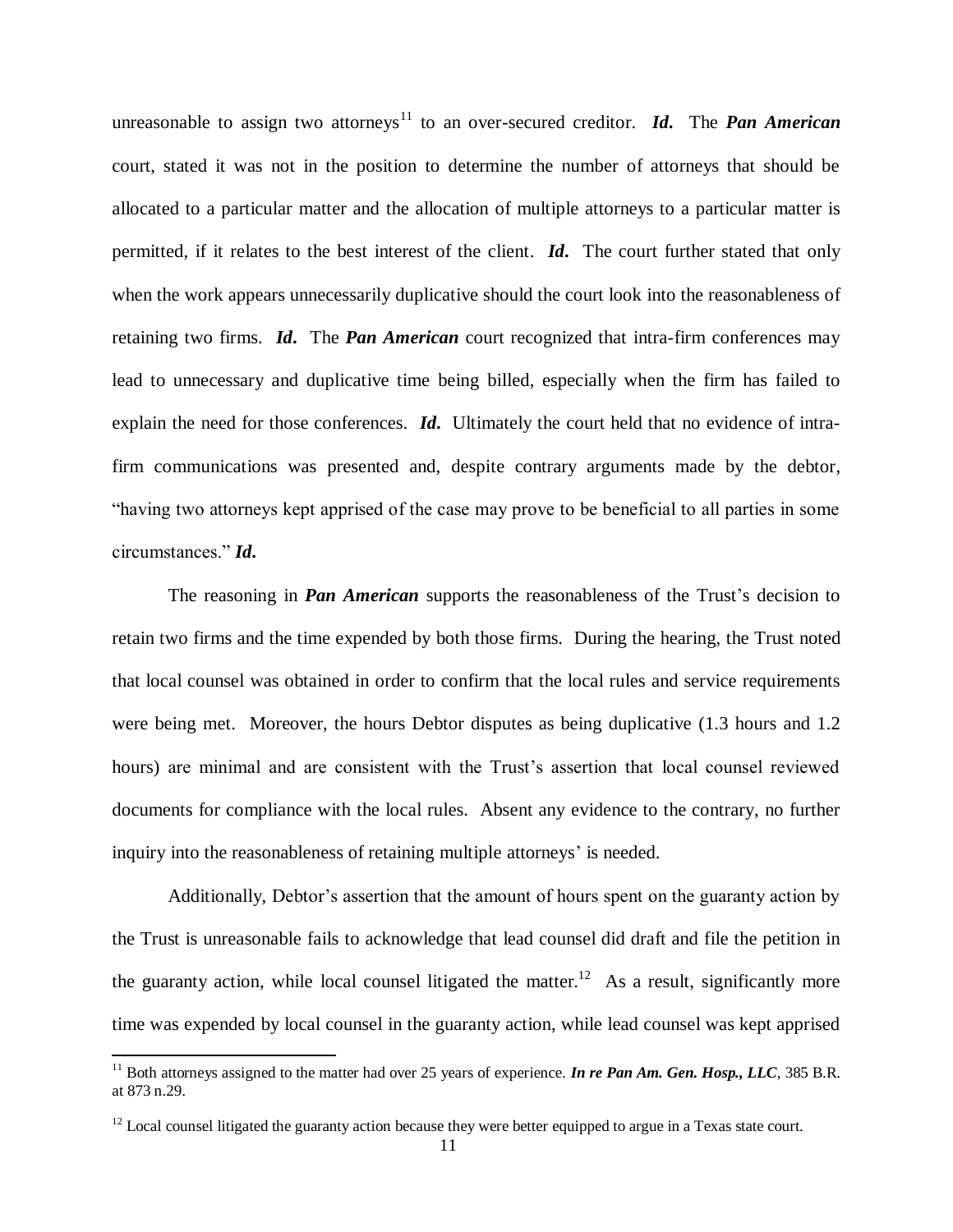of the status and was in communication with the client. Also, the Trust asserts that Debtor did not borrow money from a local banking institution, but chose to borrow from a national financing system. Accordingly, Debtor should have expected a national firm that represents special servicers, such as Venable LLP, to represent the Trust. The Court agrees with the Trust's arguments that national representation by a firm that specializes in representing special servicers should have been expected when borrowing money from a national financing system. Further, the need for local counsel should have been apparent to Debtor.

#### *B. Customary Fee and Reasonableness of Attorneys' Hourly Rates*

Debtor argues the blended rate of \$470 an hour for the Trust's lead counsel is above the normal fee for this geographic area. Furthermore, Debtor states that the blended rate of \$253 an hour that local counsel charges is a better representation of the rate of billing in a single asset case in Texas. The Court disagrees.

In *In re Temple Retirement Community*, the bankruptcy court stated that "[t]he community whose standard is applied to attorneys' fees in most civil litigation is normally presumed to be the local community in which services are rendered." 97 B.R. 333, 342 (Bankr. W.D. Tex. 1989) (citations omitted). The court went on to note, however, that "[m]any bankruptcy cases are often more regional or even national than they are local in scope, so that looking solely to the local community's range of rates would impose an unnecessarily parochial cap on the case." *Id.*; *see also In re Pan Am. Gen. Hosp.*, 385 B.R. at 874; *In re El Paso Refinery, L.P.*, 257 B.R. 809, 832 (Bankr. W.D. Tex. 2000).

In the non-bankruptcy case of *Hopwood v. Texas*, the Fifth Circuit affirmed a reduction of non-local appellate counsel's fees stating that "[h]ourly rates are to be computed according to the prevailing market rates in the relevant legal market, not the rates that lions at the bar may command." 236 F.3d 256, 281 (5th Cir. 2000). The district court in that case had reasoned that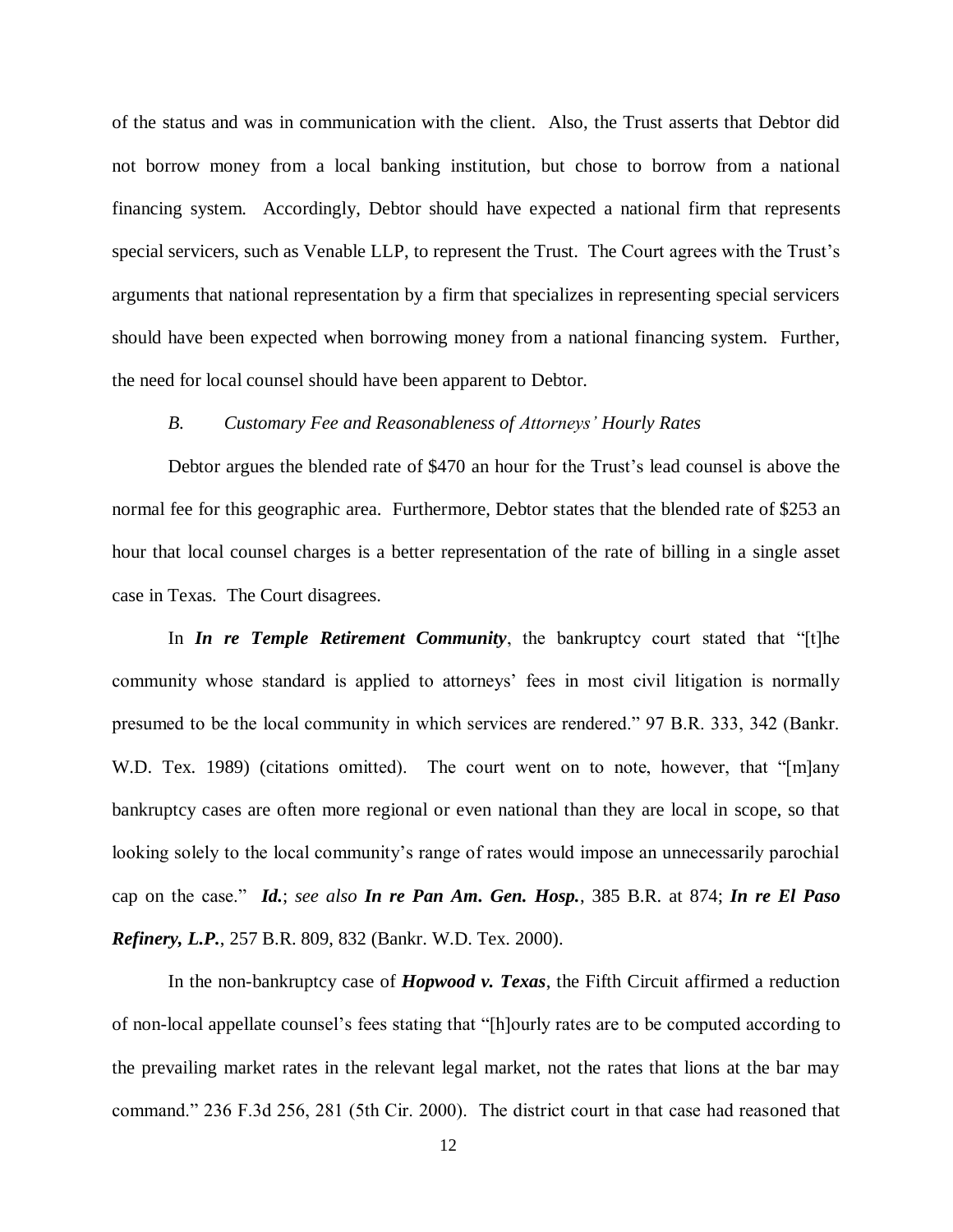the previously-retained local counsel had "provided competent and skilled representation" and would have been able to maintain that degree of competence had it remained the primary counsel. *Id.* Thus, the court saw no reason to warrant employment of non-local counsel at much higher hourly rates and reduced the fee award. *Id.* Relying on the Fifth Circuit in *Hopwood*, the District Court for the Western District of Texas in *Compass Bank v. Vey Finance, LLC*, nonetheless, held that attorney rates ranging from \$200 to \$465 per hour and billing rates of \$110 per hour for paralegals were reasonable and reflected the market rates in the San Antonio and Austin area for certain types of litigation. No. EP-11-CV-359-PRM, 2012 WL 2397445, at \*2 (W.D. Tex. June 25, 2012) (quoting *Hopwood v. Texas,* [236 F.3d 256, 281 \(5th Cir.2000\)](https://a.next.westlaw.com/Link/Document/FullText?findType=Y&serNum=2000655157&pubNum=506&fi=co_pp_sp_506_281&originationContext=document&transitionType=DocumentItem&contextData=(sc.Search)#co_pp_sp_506_281) ("the attorneys' fees calculus is a fact-intensive one and its character varies from case to case.")).

Debtor chose to borrow money from a national financing institution that is represented by Venable LLP, a national firm that specializes in the representation of special servicers. With its choice to borrow from a national financing institution, Debtor should expect that the representation by a national firm would require national fee rates. Additionally, it has been noted more than once that bankruptcy matters are more likely to involve matters that are national rather than purely local in scope. *In re Pan Am. Gen. Hosp.*, 385 B.R. at 874; *[In re Temple](https://a.next.westlaw.com/Link/Document/FullText?findType=Y&serNum=1989037710&pubNum=164&fi=co_pp_sp_164_342&originationContext=document&transitionType=DocumentItem&contextData=(sc.UserEnteredCitation)#co_pp_sp_164_342)  [Retirement Cmty., Inc.](https://a.next.westlaw.com/Link/Document/FullText?findType=Y&serNum=1989037710&pubNum=164&fi=co_pp_sp_164_342&originationContext=document&transitionType=DocumentItem&contextData=(sc.UserEnteredCitation)#co_pp_sp_164_342)*, 97 B.R. at 342. Further, although a blended rate of \$470 an hour is above the average for Bexar County, it is not so uncommon as to find it unreasonable. *See e.g. Compass Bank*, 2012 WL at \*2.

Debtor's attorney provides no evidence other than her own testimony to indicate that lead counsel's blended rate would be hard-pressed to find and unreasonable. Lead counsel works for a national firm and has years of experience in handling the representation of special services, while local counsel's blended rate is a reflection of an associate with four to five years'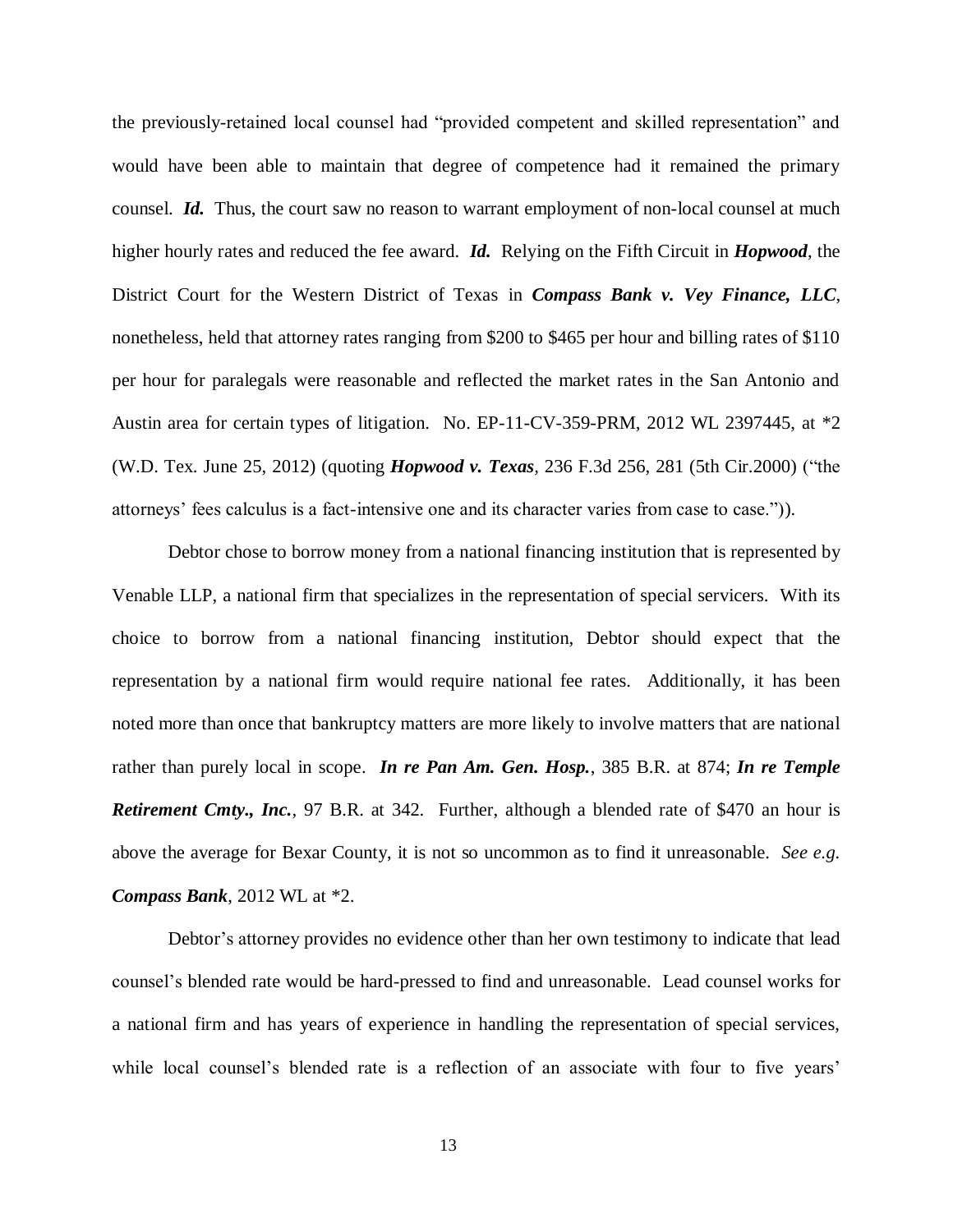experience in the San Antonio area. The Court finds that the blended rates of \$470 per hour for lead counsel and \$253 per hour for local counsel are reasonable fees to be charged in this case.

## *C. Reasonableness of Attorneys' Fees During Travel & Travel Expenses*

Debtor argues that the Trust should not be reimbursed for fees during travel at the billed full-time rate instead of the customary half-time rate. Debtor also argues that the Trust's travel expenses are unreasonable. The Fifth Circuit has stated that there is no consensus whether the hourly rate an attorney should charge for the work done during travel time is the normal rate or one-half the rate. *See In re Babcock & Wilcox Co.*, 526 F.3d 824, 828 (5th Cir. 2008) (acknowledging courts have held that, under § 330, travel time can be billed at the full rate). *Compare [In re Unger & Assocs., Inc.](https://a.next.westlaw.com/Link/Document/FullText?findType=Y&serNum=2002294586&pubNum=164&fi=co_pp_sp_164_698&originationContext=document&transitionType=DocumentItem&contextData=(sc.Keycite)#co_pp_sp_164_698),* 277 B.R. 694, 698 (Bankr. E.D. Tex. 2001) (finding that customary practice in the Eastern District of Texas was to bill travel time at half of the hourly rate) and *[In re Anderson Grain Corp.](https://a.next.westlaw.com/Link/Document/FullText?findType=Y&serNum=1998117877&pubNum=164&fi=co_pp_sp_164_532&originationContext=document&transitionType=DocumentItem&contextData=(sc.Keycite)#co_pp_sp_164_532),* 222 B.R. 528, 532 (Bankr. N.D. Tex. 1998) (finding that one-half hourly rate for time spent actually working on a matter while travelling is more than adequate compensation given the number of distractions to consider while travelling), *with [In re](https://a.next.westlaw.com/Link/Document/FullText?findType=Y&serNum=1991020817&pubNum=164&fi=co_pp_sp_164_813&originationContext=document&transitionType=DocumentItem&contextData=(sc.Keycite)#co_pp_sp_164_813)  Matter of Cano,* [122 B.R. 812, 813](https://a.next.westlaw.com/Link/Document/FullText?findType=Y&serNum=1991020817&pubNum=164&fi=co_pp_sp_164_813&originationContext=document&transitionType=DocumentItem&contextData=(sc.Keycite)#co_pp_sp_164_813) (Bankr. N.D. Ga. 1991) (finding that billing at the full hourly rate during travel is permissible so long as the fees are reasonable because attorneys lose the opportunity to engage in other billable professional work while travelling). Additionally, the Fifth Circuit held that the only clear principle is that broad discretion is given to courts when awarding fees. *See In re Babcock*, 526 F.3d at 828. Although the Fifth Circuit concluded travel time could be billed at a full-time or one-half rate, this Court is of the opinion that travel time should be billed at a half rate. The Court finds that lead counsel billed 24.7 hours of travel attributed to this case at a rate of \$545 per hour and 24.9 hours of travel at a rate of \$570 per hour for a total of \$27,654.50. This amount shall be reduced to \$13,827.25 to reflect billing at half-rate for time spent in travel.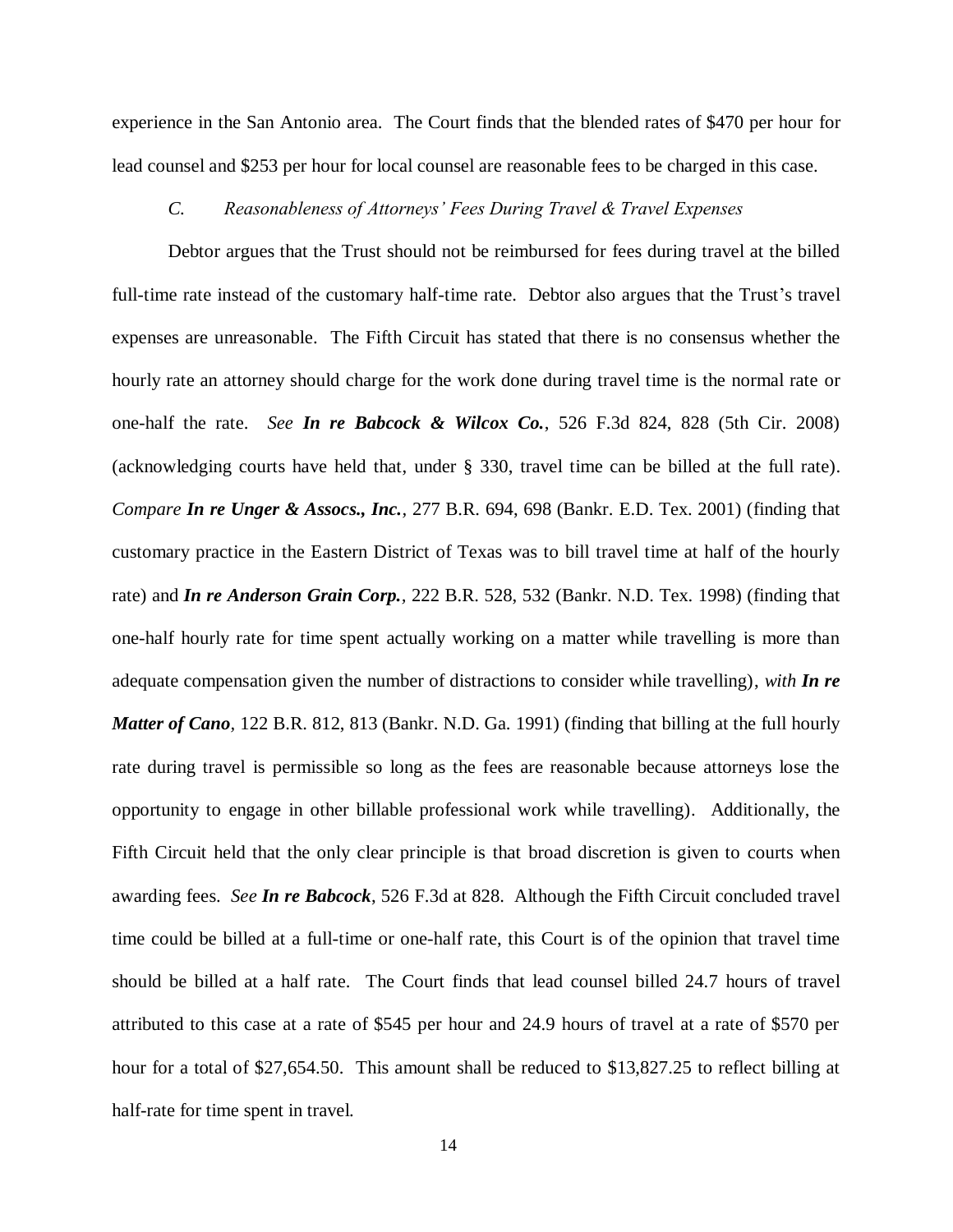Debtor also contends that certain travel expenses incurred by the Trust were unreasonable, such as the \$1,000 and \$2,000 range per airfare ticket. During the hearing on the Trust's Motion, the Trust addressed Debtor's contentions and stated that it is the policy of Venable LLP to purchase refundable airfare tickets in an effort to save on expenses overall because bankruptcy hearings are often cancelled or rescheduled with little notice. At the hearing, the Court stated on the record held that the Trust's travel expenses for airfare and hotel were reasonable, and the Court reiterates that holding in its opinion now. The Trust is therefore awarded the full amount of its requested travel expenses.

## *D. Amount Involved and Results Obtained; Non-Compensable Services*

Debtor cites to *In re Brunel***,** 54 B.R. 462 (Bankr. D. Colo. 1985)**,** to argue that the Trust's fees attributed to the guaranty action pursued against third-party non-debtor guarantors are not reasonable because those fees were not incurred by protecting the secured creditor's rights in the collateral. Likewise, Debtor argues that the Trust may not recover fees for its unsuccessful attempt to add pre-petition default interest because there was no reasonable basis for the Trust's claim. Additionally, Debtor contends that, because the Trust initially produced the Wrong Allonge, it was necessary for Debtor to raise issues pertaining to the validity of the Trust's lien in an adversary proceeding pursuant to Federal Rule of Bankruptcy Procedure 7001(2). Therefore, as a consequence of the Trust's own failure to maintain its files, the time and expenses expended by the Trust to replace the incorrect allonge and prove the validity of its lien should not be charged to Debtor's estate.

First, the Court finds that the Trust is entitled to recover its fees attributed to the guaranty action and its unsuccessful attempt to collect pre-petition default interest. In determining whether fees are reasonable pursuant to  $\S$  506(b), the Court must independently assess two questions: (1) whether the fees and costs claimed are reasonable amounts; and (2) whether the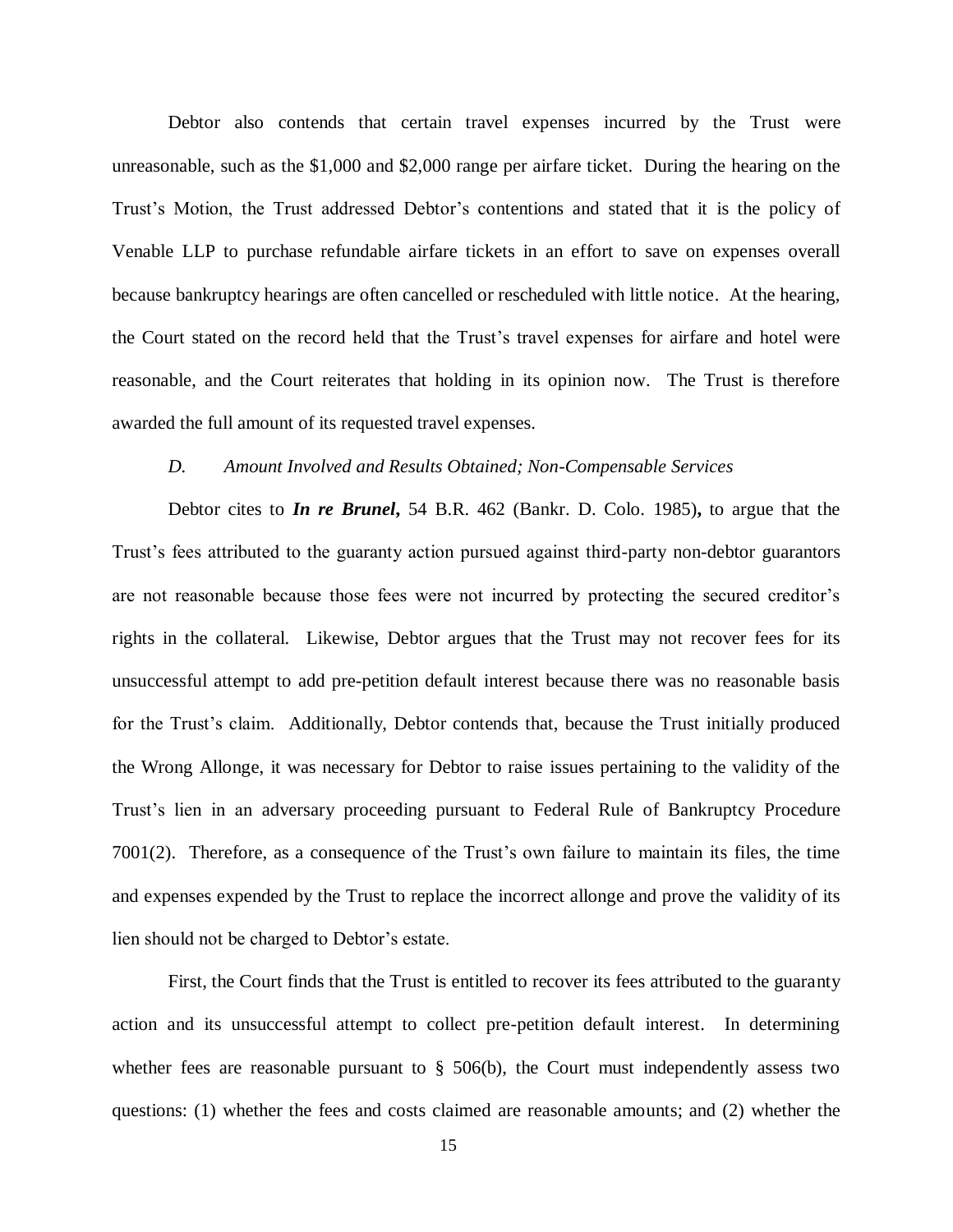filing of the action or motion was reasonable under the circumstances. *In re Valdez*, 324 B.R. 296, 300 (Bankr. S.D. Tex. 2005) (determining whether fees should be awarding to an oversecured creditor for filing a motion for relief from stay under §362); *see also In re Brunel*, 54 B.R. at 464. "Section 506(b) does not differentiate between when a movant wins or loses a claim, but only that the fees and costs must be reasonable." *Id.*

In *In re Valdez*, the court found that fees should not be awarded to an over-secured creditor for the filing of a motion to lift stay where the debtor was not in default and retained substantial equity in the collateral. *Id.* at 301. That court found that the action taken by the oversecured creditor was unreasonable and unnecessary and thus, disallowed the creditor's fees. *Id.* (noting that filing a motion to lift stay is ordinarily a prudent action when the debtor is in default and that failure to file such a motion in that instance may be irresponsible by failing to protect the collateral). Conversely, in *In re Brunel* – the case relied upon by Debtor, the court allowed the over-secured creditor to recover fees and costs for the filing of its partially successful motion to lift stay. 54 B.R. at 465-66. The court in *In re Brunel* based its award on the fact that the relief from stay was reasonably sought in order to protect the over-secured creditor's rights. *Id.* at 464-66 (holding that the terms of the deed of trust entitled the creditor to "all costs and expenses incurred in any proceeding . . . in which the beneficiary may be obliged to defend or protect its rights or lien").

Here, the Trust seeks to recover for its fees incurred in the guaranty action and in its action to impose pre-petition default interest. Debtor improperly encumbered the Property with junior liens in violation of its covenants in the Loan Documents. By Debtor's violation of its covenants, the Trust was entitled and forced to file a guaranty action against the third-party guarantors in order to protect its interest in the Property and protect its rights. As such, pursuant to Section 4.7 of the Note, the Court finds that the Trust's fees and actions taken in the guaranty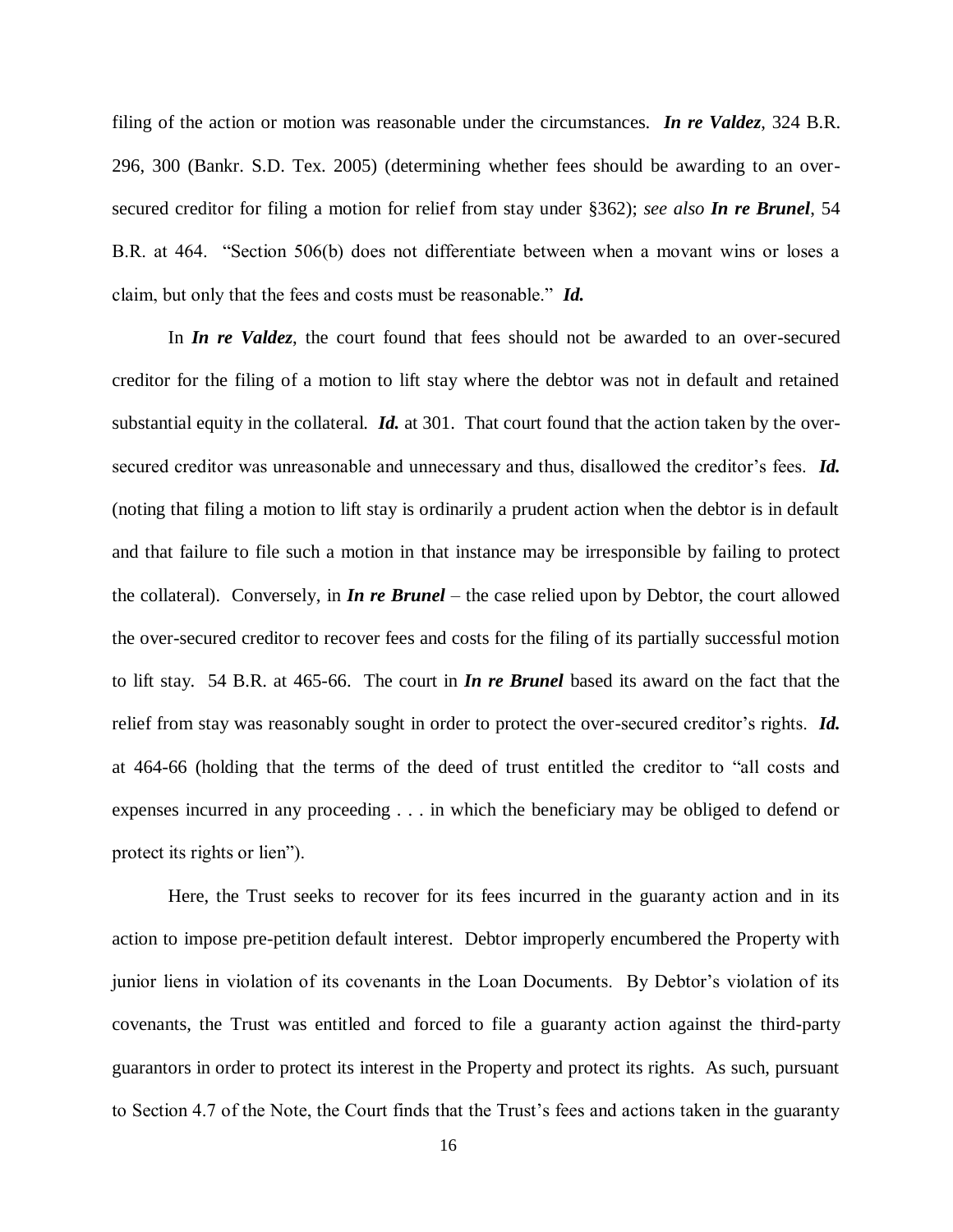action are reasonable and may be allowed under § 506(b). Likewise, although unsuccessful, the Trust's attempt to impost pre-petition default interest was not an unreasonable action. In fact, failure of counsel to pursue pre-petition default interest could be considered commercially irresponsible in other circumstances because Debtor itself jeopardized the Trust's interest in the Property by encumbering it with junior liens. The fact that the Trust's attempt was unsuccessful is not dispositive of the issue of attorneys' fees. Rather, the Court must base its ruling on whether the actions and fees incurred were reasonable. *See In re Valdez*, 324 B.R. at 301; *In re Brunel*, 54 B.R. at 465. The Court finds that the Trust's actions and fees in pursuing pre-petition default interest were reasonable. As such, the Court holds that the Trust's fees incurred in the guaranty action and action for pre-petition default interest are allowed under § 506(b).

Second, with respect to the Trust's fees attributed to the Wrong Allonge issue and validity of its lien, the Court finds that the Trust is entitled to recover only the fees and expenses incurred in the adversary proceeding *after* the Replacement Allonge was provided to the Debtor. The Trust provided Debtor's counsel with a copy of the Loan Documents and Wrong Allonge on February 13, 2013. Because the Trust provided an incorrect allonge to Debtor, the Trust's lien validity was questioned and Debtor was forced to file an adversary proceeding on June 13, 2013. The Trust did not provide the Replacement Allonge until July 11, 2013. Prior to the adversary proceeding, there was no dispute over the Trust's ownership and ability to enforce the Note. After the Replacement Allonge was provided to Debtor, the Court granted the Trust's Motion for Summary Judgment on May 6, 2014.

Initially, the adversary proceeding was a result of the Trust's failure to provide the correct allonge to Debtor. Additionally, several months passed before Debtor filed the adversary proceeding, allowing the Trust ample time to obtain the correct allonge. Once the Debtor received the Replacement Allonge, all issues regarding the Trust's lien validity should have been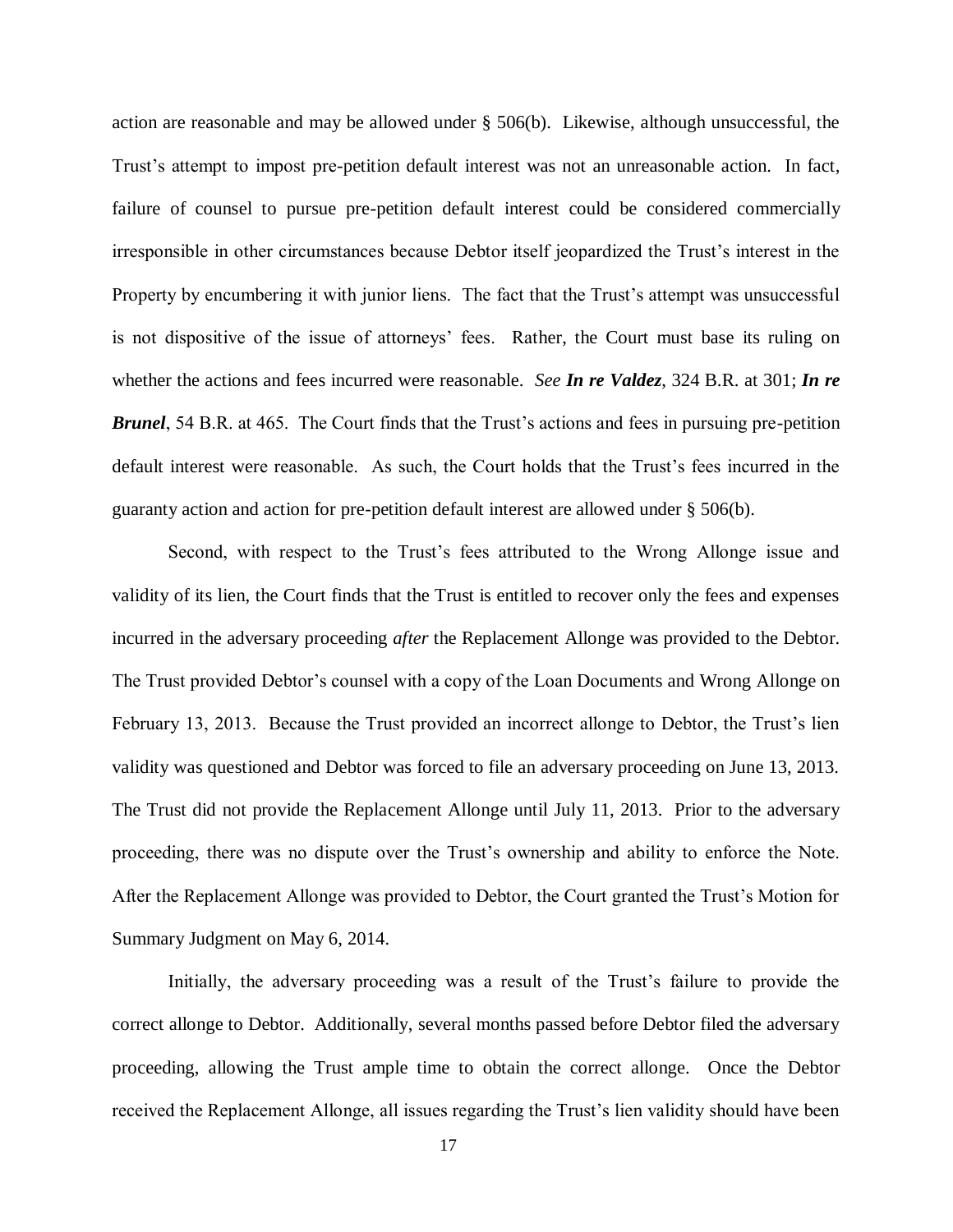settled and Debtor should have dismissed the adversary proceeding. Debtor, however, continued to question the validity of the Trust's lien and the Replacement Allonge. As a result, it was not until the Trust's Motion for Summary Judgment was granted that the adversary proceeding was dismissed. Given these facts, the Court finds that the Trust should not be compensated for its fees and expenses relating to the Wrong Allonge before the time that the Replacement Allonge was provided to Debtor. The Court finds that the Trust should, however, be compensated for its fees and expenses incurred in protecting the validity of its lien once the Replacement Allonge had been provided to Debtor. Debtor chose to continue the adversary proceeding once the Replacement Allonge was provided, and the Trust is permitted to collect the fees and expenses it incurred in protecting the validity of its lien after that point. Accordingly, the Trust's fee application will be reduced in the amount of \$7,262.00 for time spent on the lien avoidance litigation prior to the Replacement Allonge being provided to Debtor on July 11, 2013.

## **II. Allowance of Reimbursement of Appraisal**

Debtor asserts that it would be unreasonable to require debtor's estate to reimburse the Trust for the cost of the appraisal in the amount of \$9,750.00. Debtor states that it requested a copy of the appraisal in numerous discovery requests and has still not received a copy to date. For this reason, Debtor argues that charging the estate for an appraisal it never even received would be unreasonable. The Trust agrees that Debtor sent discovery requesting a copy of the appraisal and that no appraisal was provided to Debtor. It is the Trust's contention that the appraisal was solely for in-house purposes of the Trust and its governing documents. The Trust further contends that, under the Loan Documents, an appraisal is not required. Additionally, the Trust states that, from the beginning of Debtor's bankruptcy case, it was known that its claim was over-secured and value of the Property was never really an issue, and as such, Debtor does not need a copy of the appraisal. The Court notes that Section 4.7 of the Note provides for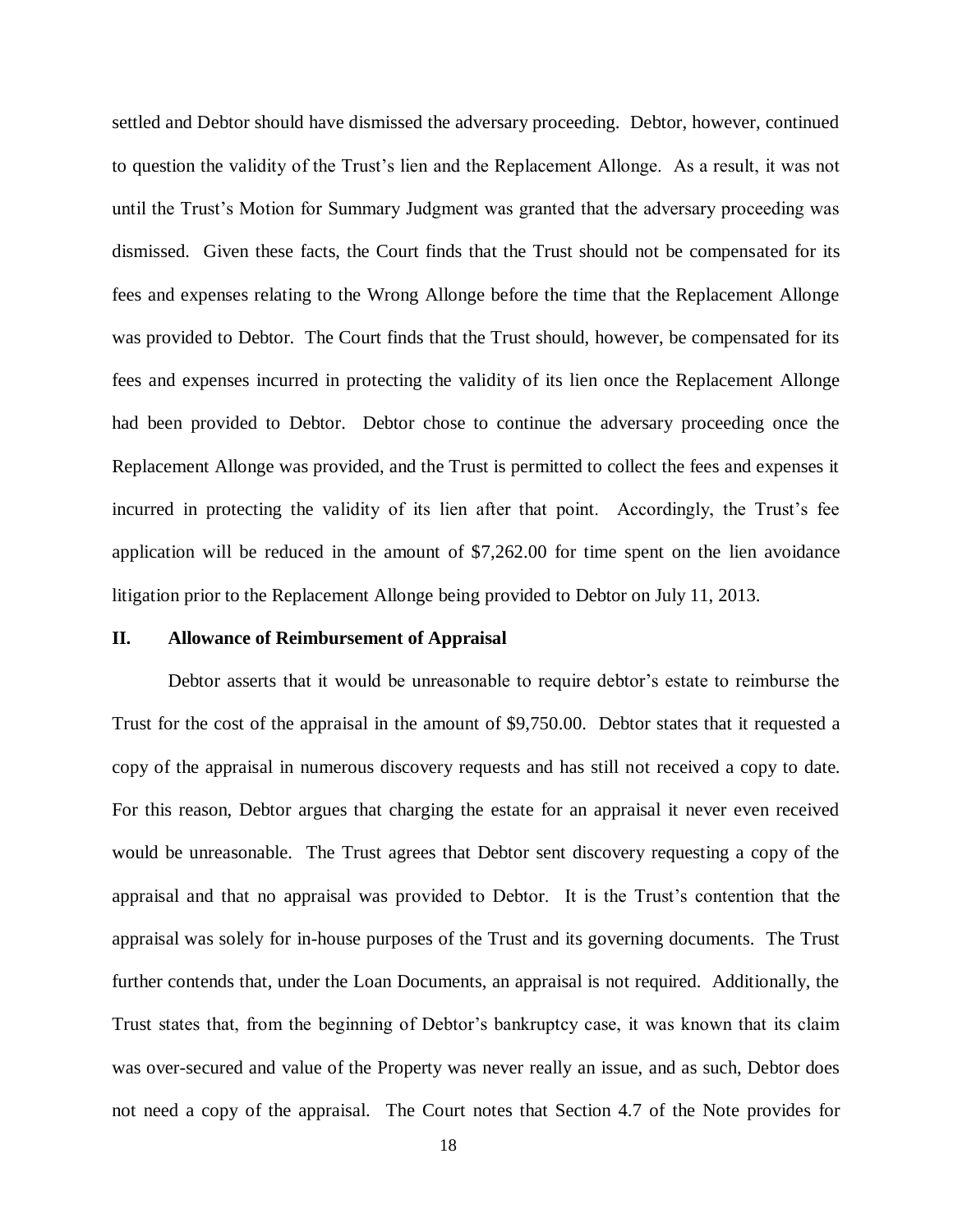reimbursement of cost of the appraisal if it is considered an expense of collection. Therefore, the Court must determine whether the cost of the appraisal is reasonable under the fourth requirement of § 506(b).

When requesting fees, costs or charges under § 506(b), the burden is on the over-secured creditor to prove the reasonableness of its costs. *See In re Pan Am. Gen. Hosp.*, 385 B.R. at 869. Courts have found appraisal costs allowable under § 506(b) only where the appraisal served a useful purpose to protect the creditor's security interest or rights. *See e.g., In re Dalessio*, 74 B.R. 721, 724 (B.A.P. 9th Cir. 1987) (holding an appraisal fee was reasonable where the creditor needed an appraisal to assess whether its security interest was jeopardized). Where an appraisal, however, does not serve a purpose to protect the creditor's security interest or rights, court generally do not allow reimbursement of the appraisal fees under § 506(b). *See e.g., In re Maywood*, 210 B.R. 91, 92 (Bankr. N.D. Tex. 1997) (holding that, although an updated appraisal on debtor's property may have been desirable, an appraisal on property belonging to debtor's neighbors was not necessary nor reasonable and did not benefit the bankruptcy case); *In re Danise*, 112 B.R. 492, 497 (Bankr. D. Conn. 1990) (holding reimbursement of appraisal fees not allowed under § 506(b) where no evidence was provided to show that the appraisals would have served any useful purpose).

Upon the Trust's own admission, the value of the property was never at issue and the purpose of the appraisal was only for the Trust's in-house use. The Court, therefore, finds that the cost of the appraisal is not a reasonable expense because it does not serve any useful purpose to protect the creditor's interest or otherwise aid the bankruptcy case. The Trust failed to present evidence to the Court regarding the need or use for two appraisals dated March 19, 2013, and February 5, 2014, or that they were done to protect the Trust's interest in the Property. Additionally, although the fact that the Trust never provided a copy of the appraisal to Debtor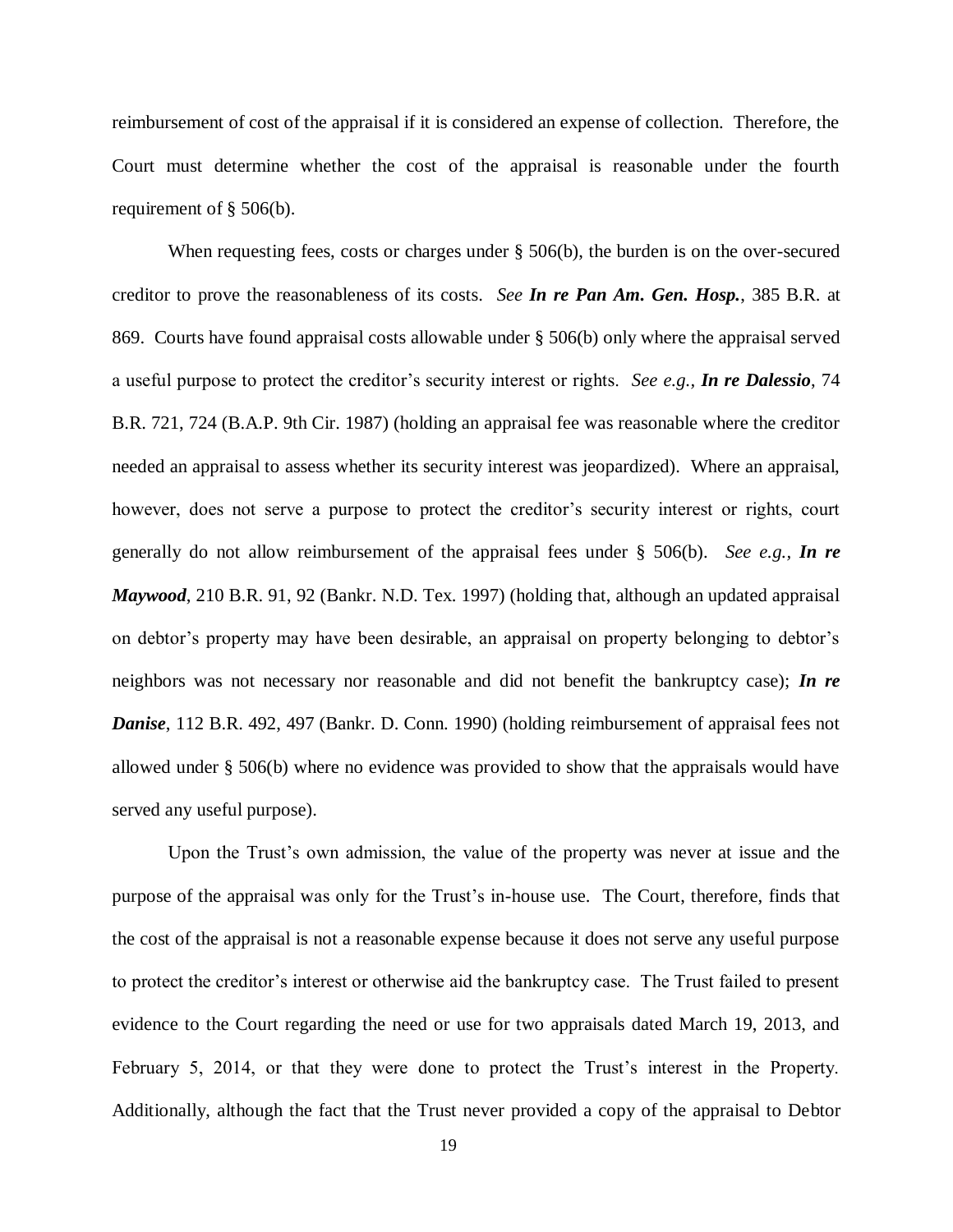despite multiple discovery requests is not dispositive of the issue of reasonableness, it speaks to the lack of usefulness of an appraisal in this case. Accordingly, the Trust's request for appraisal costs in the amount of \$9,750.00 is disallowed in its entirety.

## **III. Attorneys' Fees for Defending § 506(b) Motion**

Debtor argues that, under the Fifth Circuit's recent opinion in *In re ASARCO, L.L.C.*, the Trust is not entitled to recover reasonable attorney's fees and costs for defending its fee application. *See* 751 F.3d 291, 302 (5th Cir. 2014), *cert. granted*, 135 S. Ct. 44 (Oct. 2, 2014). In *In re Asarco LLC*, debtor's counsel worked on litigation matters that sprung from ASARCO'S bankruptcy and sought compensation for the preparation and defense of its fee application and fee enhancement application. *Id.* at 294. The court noted that under § 330 of the Bankruptcy Code, "reasonable compensation for actual, necessary services rendered by the trustee, . . . professional person, or attorney . . . and reimbursement for actual necessary expenses may be awarded."<sup>13</sup> *Id.* at 295.

The Fifth Circuit affirmed the fee enhancement but stated that § 330(a) of the Bankruptcy Code does not allow compensation for the defending of a fee application. *Id.* at 299. Rather, the court analyzed § 330(a)(3), which states that relevant factors to consider when reviewing services rendered include services that are necessary or beneficial to the administration or completion of the case and "'whether the compensation is reasonable' by comparable

 $\overline{\phantom{a}}$ 

<sup>&</sup>lt;sup>13</sup> "[T]he court shall consider the nature, the extent, and the value of such services, taking into account all relevant factors, including—

<sup>(</sup>A) the time spent on such services;

<sup>(</sup>B) the rates charged for such services;

<sup>(</sup>C) whether the services were necessary to the administration of, or beneficial at the time at which the service was rendered toward the completion of, a case under this title;

<sup>(</sup>D) whether the services were performed within a reasonable amount of time commensurate with the complexity, importance, and nature of the problem, issue, or task addressed;

<sup>(</sup>E) with respect to a professional person, whether the person is board certified or otherwise has demonstrated skill and experience in the bankruptcy field; and

<sup>(</sup>F) whether the compensation is reasonable based on the customary compensation charged by comparably skilled practitioners in cases other than cases under this title."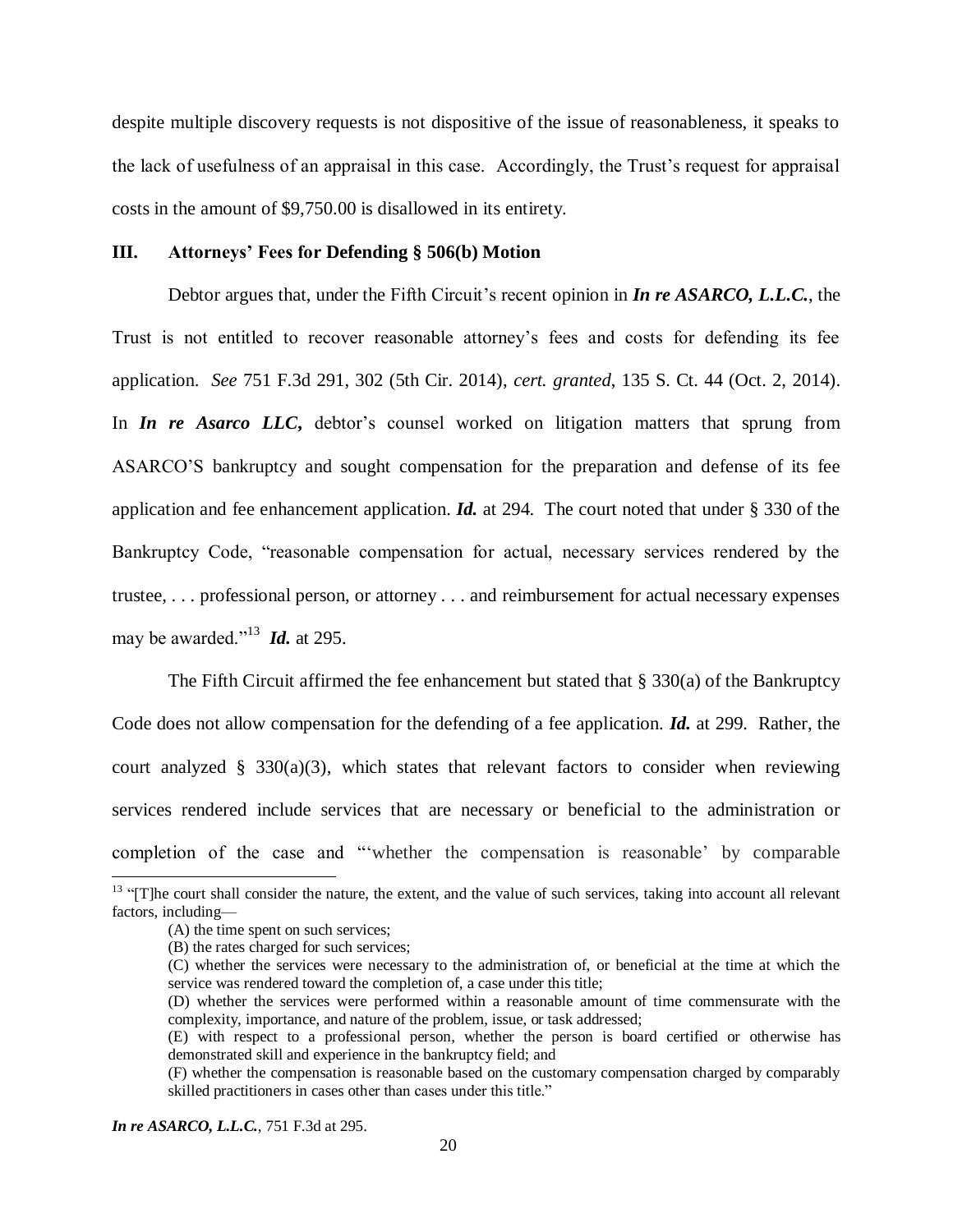practitioners in non-bankruptcy cases." *Id*. Additionally, the court recognized that §§ 330(a)(4) and (6) state "compensation is not allowed for services that were not reasonably likely to benefit the debtor's estate *or* necessary to case administration and [a]ny compensation awarded for the preparation of a fee application shall be based on the level and skill reasonably required to prepare the application." Accordingly, the Fifth Circuit found that, based on the language in §§ 330(a)(3),(4) and (6), defense and preparation of a fee application are inherently different functions, and the defense of a fee application is not beneficial to the administration of the debtor's estate. As such, the Fifth Circuit held that fees for defending a fee application may not be recovered under § 330. *Id***.** at 299.

Although compensation for defending a fee application is prohibited under § 330, the rule set out in *In re ASARCO* does not apply to over-secured creditors seeking attorneys' fees and expenses under § 506(b). While § 330 specifically states that no compensation is to be provided for services that are not "reasonably likely to benefit the debtor's estate or [are] [not] necessary to the administration of the case," § 506(b) makes no similar distinction. Rather, § 506(b) states "any reasonable fees, costs, or charges" may be recoverable – thus, there is no requirement that the fees be necessary to the administration of the case. The absence of this requirement for oversecured creditors follows logic as counsel for the creditor is not concerned with case administration, but rather with protection of his client's interests. This Court, therefore, concludes that a plain reading of  $\S$  506(b) distinguishes it from the requirements of  $\S$  330 discussed in *In re Asarco*. The Court finds that the Fifth Circuit's holding in *In re Asarco* does not prohibit an award of reasonable fees to an over-secured creditor under § 506(b) for defending its fee application.

Prior to the **ASARCO** opinion, several courts held that the preparation and defending of a fee application is recoverable under § 506(b). In *In re Delaney Family L.P.*, although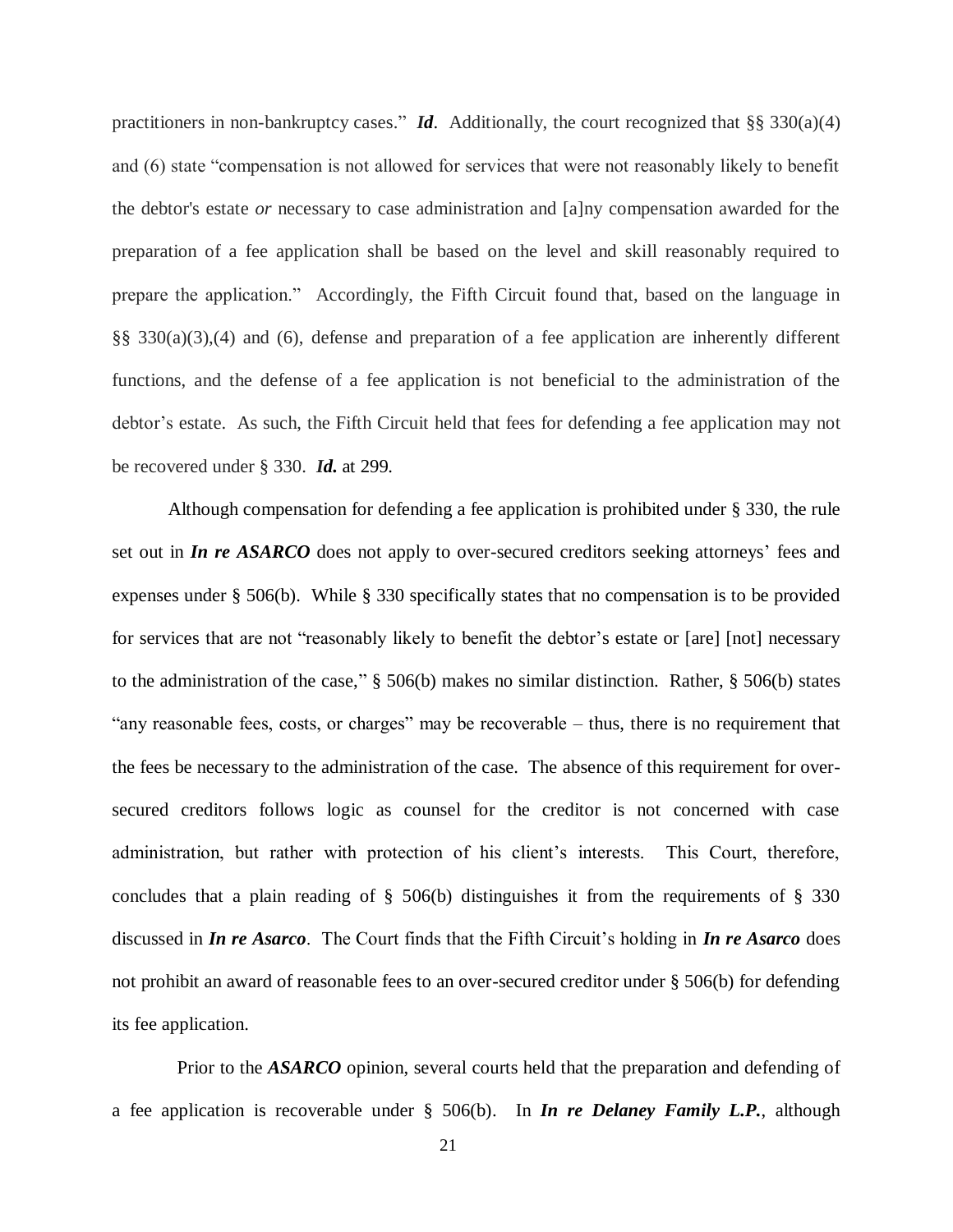reducing the fees requested due to the economies and nature of the case, the court allowed recovery of attorneys' fees under § 506(b) for the preparation and presentation of its fee application. 02-46631-DML-11, 2003 WL 23957146, at \*8 (Bankr. N.D. Tex. Dec. 11, 2003); *see also In re Am. Freight Sys., Inc.*, No. 88-41050-11, 1997 WL 309123, at \*5 (D. Kan. May 6, 1997) (Although affirming bankruptcy court's reduction of fees, the district court noted compensation for work preparing and defending a fee application is allowed under § 506(b).). Because the Court concludes that §§ 506(b) and 330 are inherently different, the holding in *In re*  ASARCO is not binding on the Trust's § 506(b) fee application. Therefore, the Trust will be allowed to recover its attorneys' fees and expenses for the preparation and defense of its fee application.<sup>14</sup>

## **III. Post-Petition Default Interest and Late Charges**

 $\overline{\phantom{a}}$ 

The Trust also asserts entitlement to post-petition default interest under the Loan Documents. The Court previously ruled that the Trust was not entitled to pre-petition default interest under the Loan Documents because the Loan Documents only allow default interest if there is a missed payment under the Note – which required acceleration under the Note in that instance – and the Trust did not accelerate the Note. (*See* ECF No. 157). The Court noted that the ruling on pre-petition default interest was not dispositive on the Trust seeking to collect postpetition default interest. (*See* ECF No. 157, p. 7 n. 5) ("The Court also does not address any claims the Trust may have for post-petition default interest or any ability it may have to accelerate the debt post-petition.").

 $14$  The Trust has already included billing for preparation of its fee application in its request and submitted time records. Additionally, as the Court will award the full amount of \$16,250.00 requested by lead counsel for estimated fees and expenses from September 9, 2014 to the Effective Date of the Plan, fees for appearance at the hearing on the Trust's Motion are already accounted for in that amount. Accordingly, the Court need not calculate a further award of fees for the time spent at the hearing held September 17, 2014.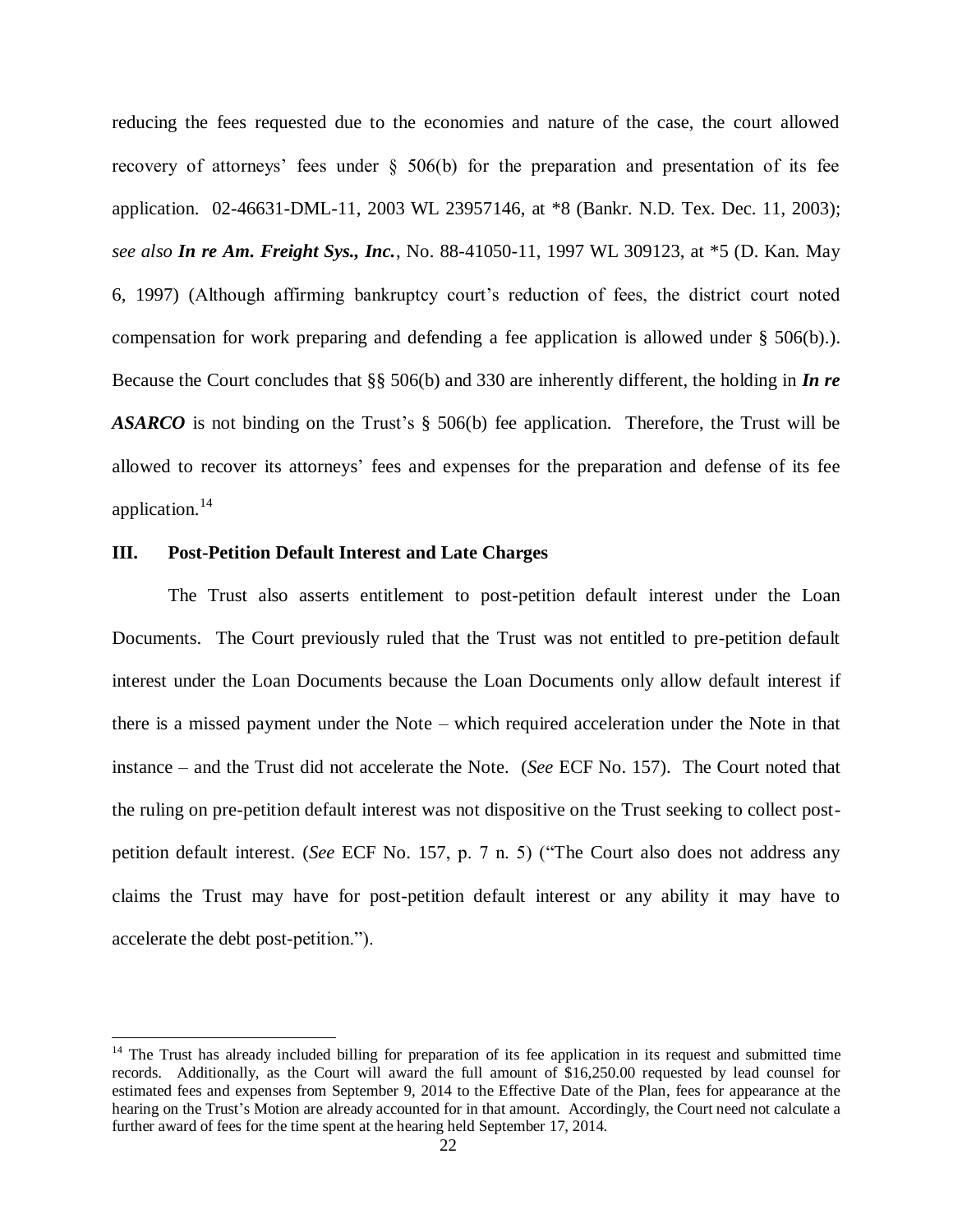An over-secured creditor is allowed to recover post-petition interest in a bankruptcy

claim under § 506(b). *See United States v. Ron Pair Enters., Inc.*, 489 U.S. 235 (1989). The

Trust asserts entitlement to default interest upon a payment default under the Loan Documents.

Section 2.3 titled "Default Interest" of the Note states:

Time is of the essence with respect to the times set forth herein for the repayment of the principal amount and the interest thereon. Should the (i) interest and principal payable hereunder in any month not be promptly paid in full on or before the fifth  $(5<sup>th</sup>)$  day following the payment date occurring in such month, or (ii) the principal amount or any part thereof, together with any other amounts due and payable hereunder, not be promptly paid on the maturity date or earlier date when the same shall be due and payable (whether by acceleration or otherwise)....

(Trust's Ex. A, p. 11). Section 12.4 of the Deed of Trust also bases the collection of default

interest on the event of a defaulted payment. Section 12.4 of the Deed of Trust provides:

If any amount due under the Note, this Deed of Trust or any of the other Loan Documents is not paid within any applicable notice and grace period after same is due, whether such date is the stated due date, any accelerated due date or any other date or at any other time specified under any of the terms hereof or thereof, then in such event, Borrower shall pay interest on the entire outstanding and unpaid principal balance of the Debt from and after the date on which such amount first becomes due at the Default Rate of interest; and such interest shall be due and payable at such rate until the earlier of the cure of all Events of Default or the payment of the entire amount due to Lender, whether or not any action shall have been taken or proceeding commenced to recover the same or to sell the Property… .

(Trust's Ex. A, p. 98). As such, under Section 2.3 of the Note and Section 12.4 of the Deed of

Trust, default interest is based on the premise that a default on a payment has occurred.

The Trust contends that the Debtor defaulted by failing to make its January 1, 2013, payment. Pursuant to the Note, Section 2.3 provides that the Debtor must make the monthly payment on or before the fifth (5th) day following the monthly payment due date. Additionally, Section 2.1 of the Note states that any payments that become "due and payable . . . on a day which is not a business day, such payments are and shall be due and payable on the next succeeding business day." (Trust's Ex. A, p. 10). According to Section 1 of the Note, a business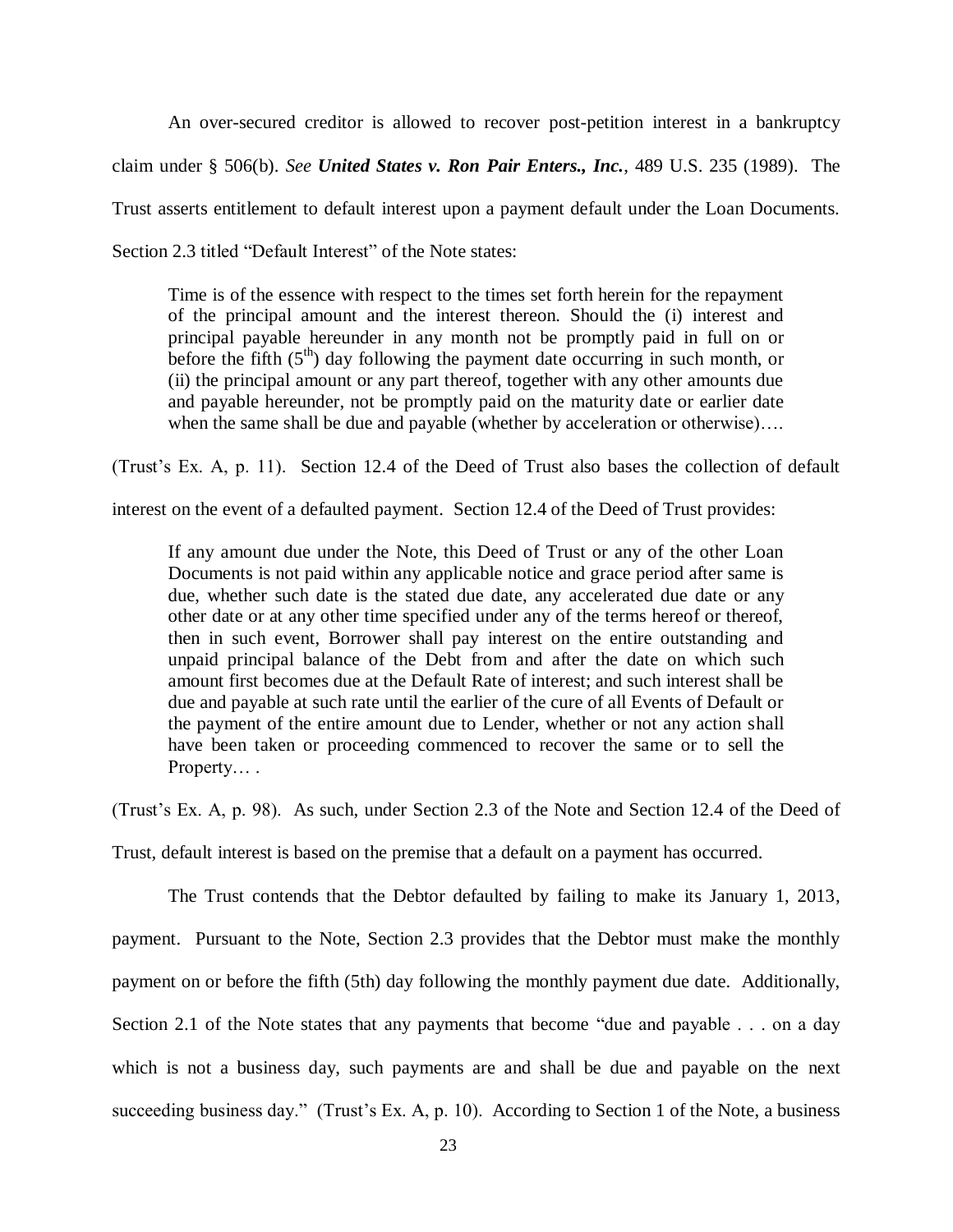day is defined as each Monday thru Friday, "which is not a day on which state or national banks in the City of New York, New York are authorized, or obligated, by law or executive order to be closed." (Trust's Ex. A, p. 9). The payment in dispute was due on Tuesday, January 1, 2013, a holiday. Because January 1, 2013, was a holiday, the next business day was Wednesday, January 2, 2013. As provided by the language in the Note, Debtor is entitled to a five day "grace period" before a default in payment has occurred. Therefore, the fifth day following January 2, 2013, is Monday, January 7, 2013, the day Debtor filed this Chapter 11 bankruptcy case and the automatic stay was set in place. Thus, no pre-petition default in payment occurred. As such, the Court holds that the Trust is not entitled to receive post-petition default interest, as no default in payment occurred prior to the Debtor filing bankruptcy. Accordingly, under the Loan Documents, the Trust is not entitled to receive post-petition default interest in the amount of \$41,038.15.

Additionally, the Trust asserts entitlement to late charges under Section 4.5 "Late Charges" of the Note. Section 4.5 states, in part:

To the extent permitted by applicable law, in addition to any interest which may be charged hereunder, maker shall pay to holder a charge ("Late Charge") for the collection of late payments in an amount equal to five percent (5.0%) of any payment required hereunder … which is not paid within five (5) days after the date such payment is due.

(Trust's Ex. A, p. 16). A plain reading of the Note clearly states late charges are to be collected after a payment is not made within five days after the payment's due date. Because the collection of late charges under Section 4.5 of the Note, requires that a payment default occur, and no such default occurred prior to the Debtor filing its Chapter 11 bankruptcy petition, the Trust is also not entitled to receive late charges.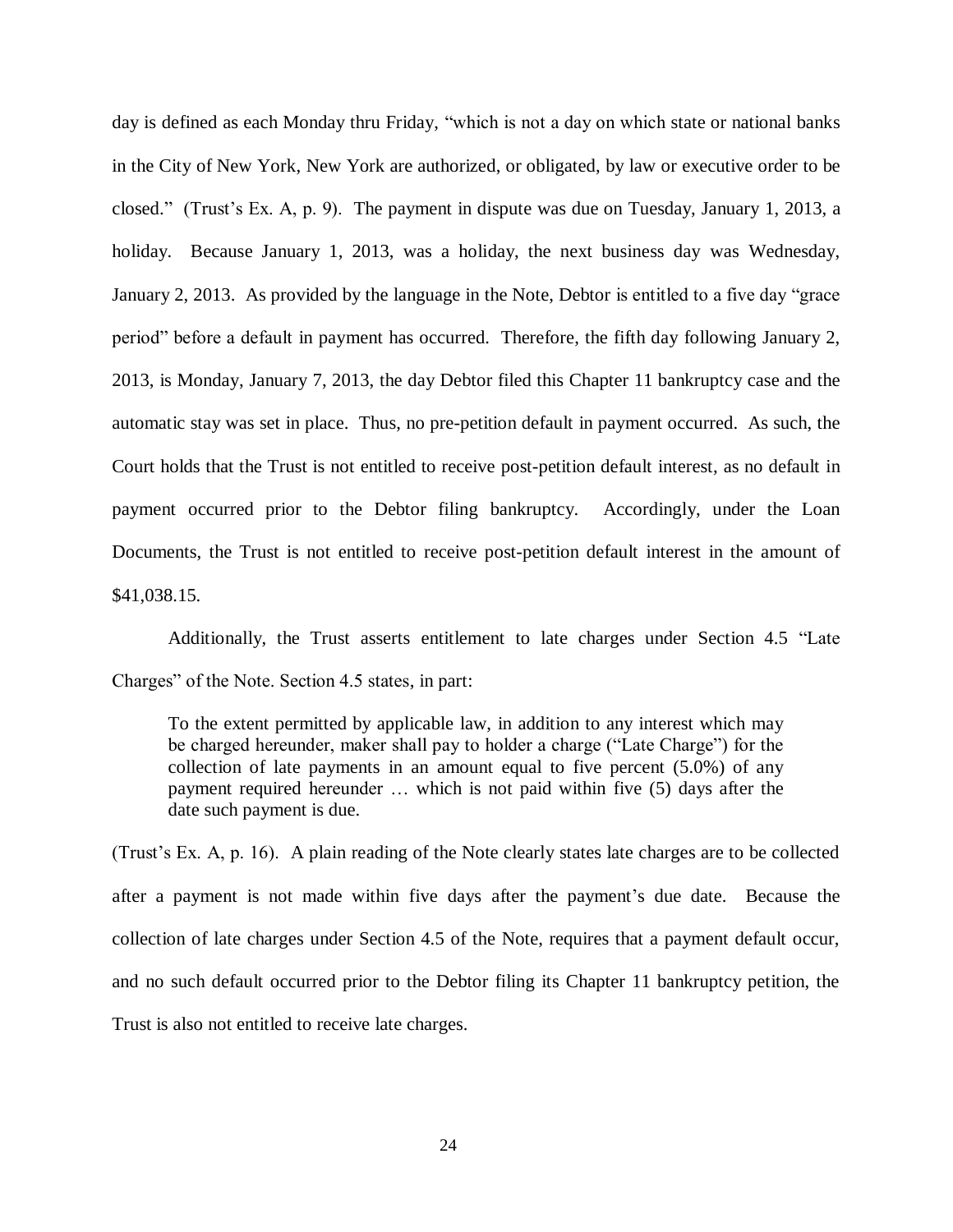#### **CONCLUSION**

For these reasons, this Court is of the opinion that the Trust's Motion for Allowance of Post-Petition Amounts and to Value the Collateral shall be GRANTED, in part, and DENIED, in part. The Court concludes the following:

1) Pursuant to the parties' Joint Stipulation, the value of the Collateral is at least equal to \$1,200,000.

2) Pursuant to the parties' Joint Stipulation, post-petition contract interest accruing at the Note rate of 10.4% from the Petition Date to Confirmation Date is allowed in the amount of \$103,005.76.

3) Late Charges under the Note are disallowed in any amount.

4) Reimbursement of Appraisal Expenses in the amount of \$9,750.00 are disallowed.

5) Post-petition default interest in the amount of \$41,038.15 is disallowed.

6) Local counsel's fees and expenses in the amount of \$52,730.28 are allowed in their entirety. Local counsel's request for estimated fees and expenses of \$3,750.00 from August 31, 2014, through Effective Date of the Plan are also allowed.

7) Lead counsel's fees and expenses shall be allowed in the amount of \$261,330.62, which reflects deductions of: \$13,827.25 relating to disallowed travel billing, and \$7,262.00 relating to fees that are disallowed as a consequence of the Wrong Allonge being provided to Debtor. Lead counsel's request for estimated fees and expenses of \$16,250.00 from September 9, 2014, through Effective Date of the Plan are also allowed.

8) Post-petition environmental survey fees in the amount of \$3,100.00 are allowed.

9) Post-petition title report fees in the amount of \$992.00 are allowed.

10) Post-petition miscellaneous items in the amount of \$145.00 are allowed.

25